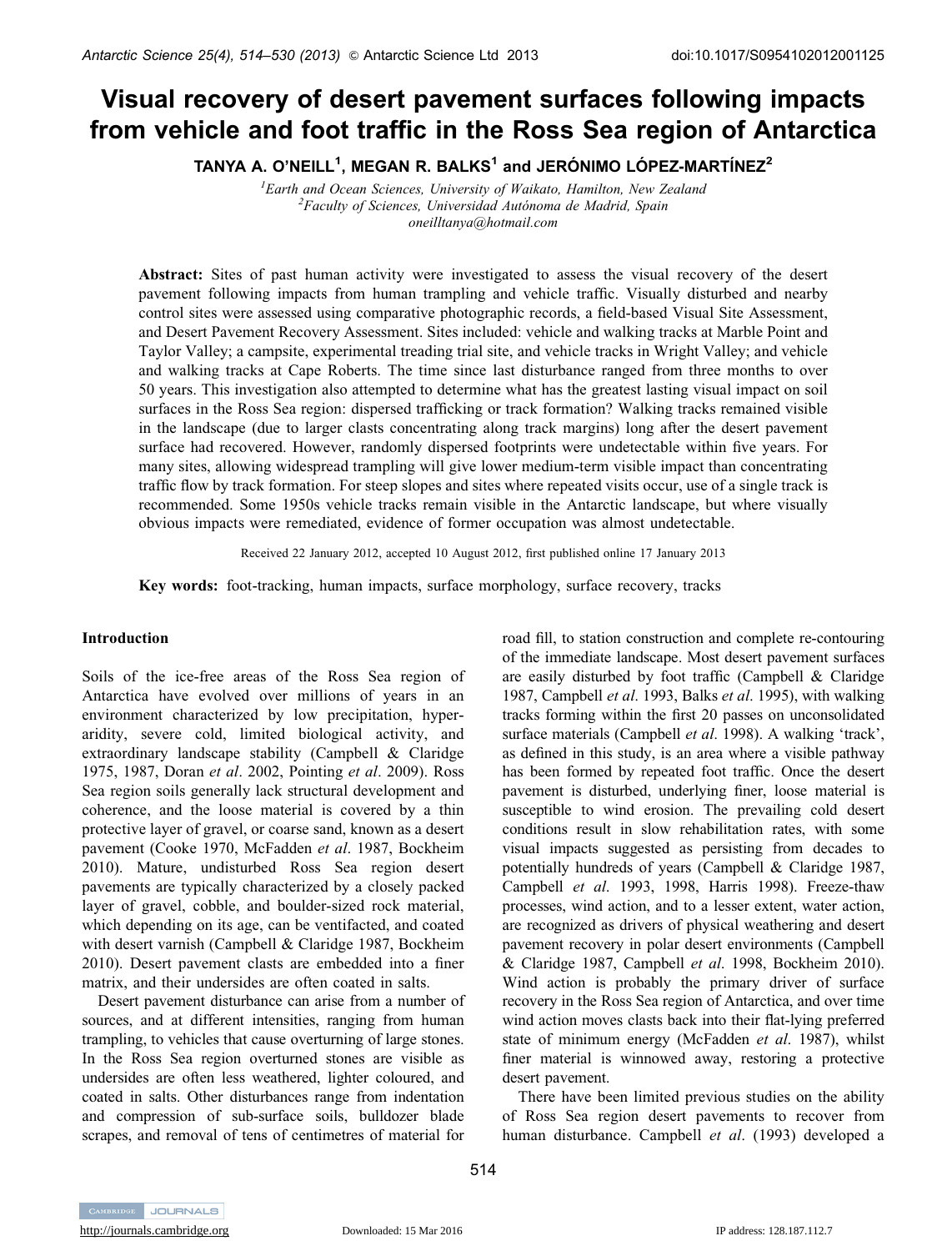

**Fig. 1.** General location of the 12 Ross Sea region study sites. Note: there are two study sites at the Loop moraine, two sites at the Vanda experimental treading trial, three sites at Marble Point, and two sites at Cape Roberts.

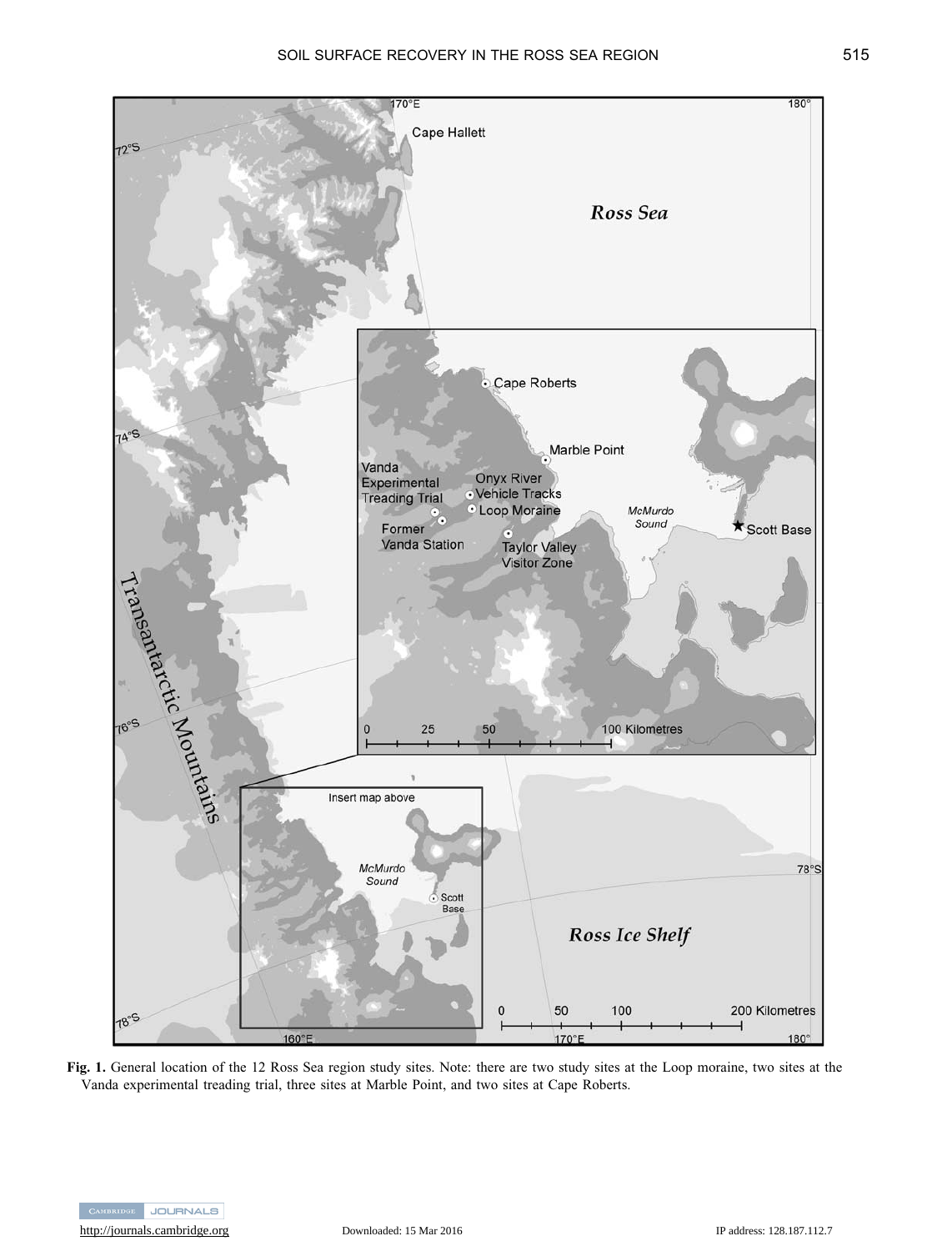**Table I.** Site characteristics of the 12 Ross Sea region study sites.

| General<br>location | Site description                                                                                                                                                                                                  | Time since<br>disturbance | Landform                     | Parent material                                                                                                        | Ross Sea region<br>climatic zone <sup>a</sup> | Soil classification <sup>b</sup>      | Soil climatic<br>zone <sup>c</sup> |
|---------------------|-------------------------------------------------------------------------------------------------------------------------------------------------------------------------------------------------------------------|---------------------------|------------------------------|------------------------------------------------------------------------------------------------------------------------|-----------------------------------------------|---------------------------------------|------------------------------------|
| Marble<br>Point     | Vehicle tracks around former base and present-day refuelling station.<br>Site of a former US base and experimental airfield constructed in 1957/58,<br>and present-day outpost for helicopter refuelling station. |                           |                              |                                                                                                                        |                                               |                                       |                                    |
|                     | Main present-day vehicle track (77°26'12.9"S, 163°47'46.9"E).<br>Visibly disturbed area: $1500 \text{ m}^2$                                                                                                       | still in use              | outwash till                 | marble dominated till<br>with granite, dolerite,<br>sandstone and gneiss                                               | moist coastal<br>mountain                     | Calcic Haplorthel                     | subxerous                          |
|                     | 1957/58 bulldozer track (77°25'50.2"S, 163°44'27.5"E).<br>Visibly disturbed area: $1500 \text{ m}^2$                                                                                                              | 50 years                  | outwash till                 | same as above                                                                                                          | moist coastal<br>mountain                     | Typic Haplorthel                      | subxerous                          |
|                     | Edge of bulldozed track across saturated ground<br>$(77^{\circ}25'19.2''S, 163^{\circ}41'27.4''E)$ . Visibly disturbed area: 400 m <sup>2</sup>                                                                   | 50 years                  | outwash till                 | same as above                                                                                                          | moist coastal<br>mountain                     | Typic Haplorthel                      | subxerous                          |
| Taylor<br>Valley    | Taylor Valley Visitor Zone (77°37'35.3"S, 163°03'18.6"E).<br>Walking track from hilltop lookout to terminus of the Canada Glacier.<br>Visibly disturbed area: $300 \text{ m}^2$                                   | 10 months                 | moraine                      | mixed till of gneiss<br>and granodiorite<br>origin                                                                     | central mountain                              | Typic Haplorthel<br>Typic Haploturbel | xerous                             |
| Wright<br>Valley    | Loop moraine field site (77°29'10.8"S, 162°21'50.6"E).<br>Former New Zealand Programme campsite occupied 2004/05 summer.                                                                                          |                           |                              |                                                                                                                        |                                               |                                       |                                    |
|                     | Tent site. Visibly disturbed area: $0 \text{ m}^2$                                                                                                                                                                | 5 years                   | moraine-<br>alluvial fan     | granodiorite-<br>dominated<br>till/alluvial fan<br>deposits                                                            | central mountain                              | Typic Anhyorthel                      | xerous                             |
|                     | Walking tracks. Visibly disturbed area: 450 m <sup>2</sup>                                                                                                                                                        | 5 years                   | same as<br>above             | same as above                                                                                                          | central mountain                              | Typic Anhyorthel                      | xerous                             |
|                     | Vanda experimental treading trial sites (77°31'10.0"S, 161°40'43.4"E).<br>Treading trial undertaken at two sites during 1993/94.                                                                                  |                           |                              |                                                                                                                        |                                               |                                       |                                    |
|                     | "Vanda Fan". Visibly disturbed area: 20 m <sup>2</sup>                                                                                                                                                            | 17 years                  | alluvial fan                 | colluvium<br>comprising mixed till<br>of granodiorite,<br>fractured                                                    | central mountain                              | Typic Anhyorthel                      | xerous                             |
|                     | "Vanda Rocky". Visibly disturbed area: 6 m <sup>2</sup>                                                                                                                                                           | 17 years                  | low ridge on<br>valley floor | granodiorite bedrock,<br>granodiorite-<br>lamprophyte sands                                                            | central mountain                              | Lithic Anhyorthel                     | xerous                             |
|                     | Former Vanda station site (77°31'41.5"S, 161°40'18.6"E).<br>Remediated site of the former New Zealand Vanda station.<br>Visibly disturbed area: $1000 \text{ m}^2$                                                | 17 years                  | low ridge on<br>valley floor | surface lag layer of<br>mixed till over<br>granodiorite blocks,<br>bedrock, erosion-<br>resistant<br>lamprophyre dykes | central mountain                              | Lithic Anhyorthel                     | xerous                             |

TANYA A. O'NEILL TANYA A. O'NEILL et al.

516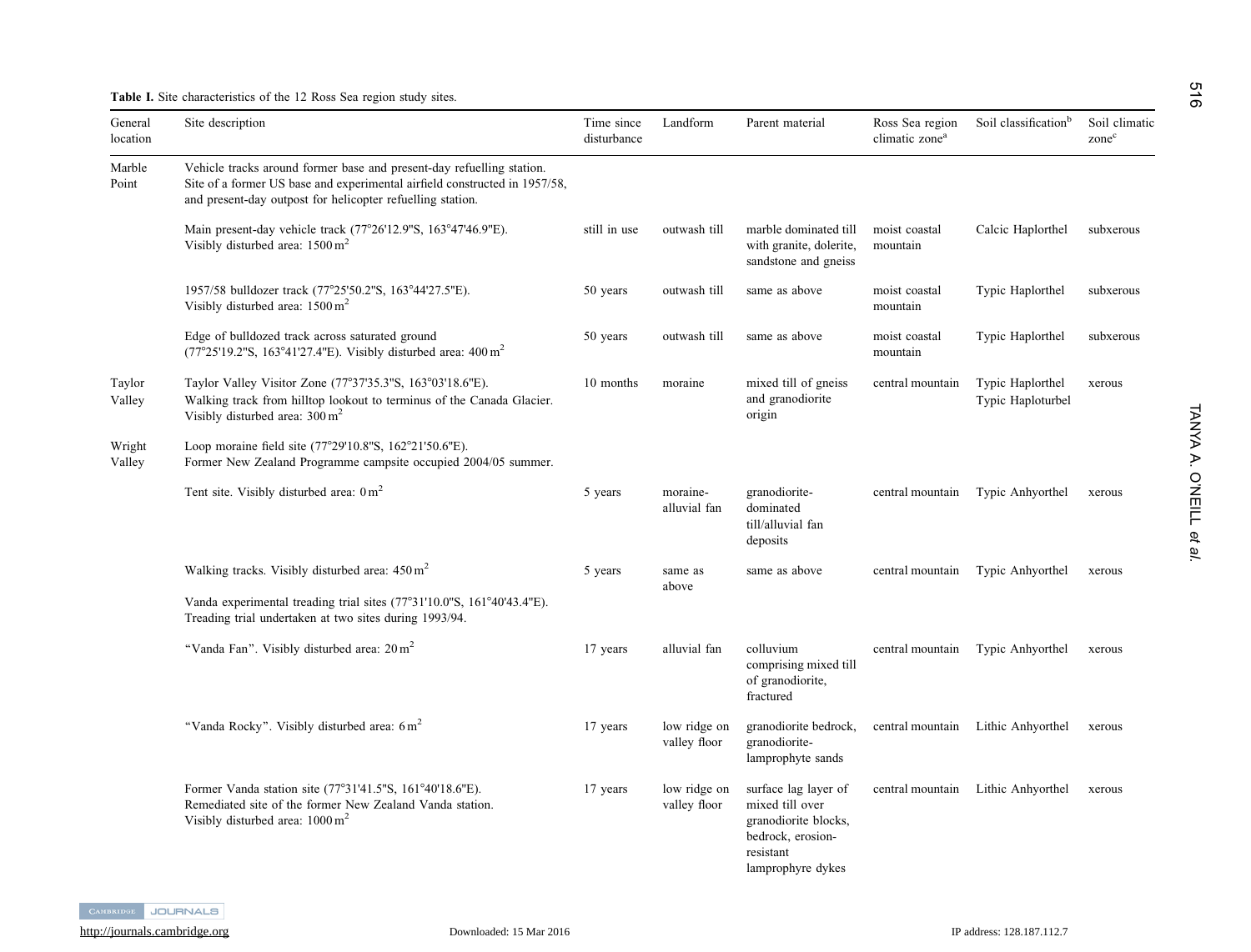|  | SOIL SURFACE RECOVERY IN THE ROSS SEA REGION |  |
|--|----------------------------------------------|--|
|  |                                              |  |

| Table I. Continued  |                                                                                                                                                                                                                                                           |                           |              |                                                              |                                               |                                        |                        |
|---------------------|-----------------------------------------------------------------------------------------------------------------------------------------------------------------------------------------------------------------------------------------------------------|---------------------------|--------------|--------------------------------------------------------------|-----------------------------------------------|----------------------------------------|------------------------|
| location<br>General | Site description                                                                                                                                                                                                                                          | Time since<br>disturbance | Landform     | Parent material                                              | Ross Sea region<br>climatic zone <sup>a</sup> | Soil classification <sup>b</sup>       | Soil climatic<br>zonec |
|                     | Tractor, tractor-trailer, sled, and gnat tracks, adjacent to the Onyx River.<br>of a c. $10000 \text{ m}^2$<br>Late 1960s vehicle tracks $(77^{\circ}29'02.2''S, 162^{\circ}21'27.5''E)$ .<br>Visibly disturbed area: 500 m <sup>2</sup> section assessed | 40 years                  | valley floor | of granodiorite origin<br>comprising mixed till<br>colluvium |                                               | central mountain Typic Anhyorthel      | xerous                 |
| Roberts<br>Cape     | Former Cape Roberts Project storage area (77°02'07.3"S, 163°10'43.0"E).<br>Remediated ice-free storage site for the Cape Roberts Drilling Project.                                                                                                        |                           |              |                                                              |                                               |                                        |                        |
|                     | "Northern Plot". Visibly disturbed area: $100 \text{ m}^2$                                                                                                                                                                                                | 10 years                  | raised beach | granodiorite bedrock<br>beach gravels and                    | moist coastal<br>mountain                     | Typic Haplorthel                       | subxerous              |
|                     | "Southern Plot". Visibly disturbed area: 100 m <sup>2</sup>                                                                                                                                                                                               | 10 years                  | raised beach | same as above                                                | moist coastal<br>mountain                     | Typic Haploturbel<br>Lithic Haplorthel | subxerous              |
|                     | Notes: <sup>a</sup> Ross Sea region climatic zones after Campbell & Claridge (1987). <sup>b</sup> Soil classification after Soil Survey Staff (2002). 'Soil moisture zones after Campbell & Claridge (1987).                                              |                           |              |                                                              |                                               |                                        |                        |

Visual Site Assessment (VSA) for rapid evaluation of present-day low-intensity disturbance impacts. The VSA rates the extent of surface disturbance against impact assessment criteria, such as evidence of boot imprints, as a means of comparing disturbance severity across different sites. The rate of walking track formation was investigated near Scott Base and in the McMurdo Dry Valleys, and showed that on some unconsolidated parent materials it takes less than 20 passes for a track to form (Campbell *et al*. 1998). Campbell *et al*. (1998) also showed that once a track has formed the cumulative impacts of larger numbers of people following the same track: 20 passes, versus 200 passes, versus 2000 passes, are minimal. Salt accumulation on recently disturbed surfaces (Campbell & Claridge 1987, Balks *et al*. 1995) has been reported and it has been recognized that older, strongly weathered, desert pavements are more vulnerable to disturbance (Campbell & Claridge 1987). A study by McLeod (2012) identified differences in soil vulnerability in the McMurdo Dry Valleys, and Roura (2004) reported the relatively quick recovery of the former Greenpeace World Park Base (unofficial name) site at Cape Evans. Investigation into the direct effects of foot traffic on soil nematode populations in the Taylor Valley by Ayres *et al*. (2008) showed that trampling had a negative effect on the soil ecosystem, even at low intensities, and to protect microbial populations they recommended limiting foot traffic to established paths.

Under Annex I and II of the Protocol on Environmental Protection to the Antarctic Treaty all activities undertaken in Antarctica must be planned and conducted to limit adverse impacts on the Antarctic environment, and associated ecosystems (Annex II, Article 1(d) and 1(h)). Multiple walking tracks and widespread visible disturbance can detract from the visual quality of the Antarctic environment, which the public perceive to be pristine and deserving of a high level of protection (Kiernan & McConnell 2001). With the expansion of scientific expeditions and their supporting logistics, as well as the increase in tourism and non-governmental activities, understanding how best to minimize the human-induced impacts from low-intensity field camps, tourist visits, or national programme science events, has become an important issue (Campbell *et al*. 1998, Tin *et al*. 2009). Between-site differences in rehabilitative capability have implications for the environmental management of activities. In this paper we investigate the visible recovery of desert pavement surfaces from low-intensity disturbance (foot and vehicle traffic). In focussing on the visible component of surface recovery we only consider the wilderness and aesthetic values (which have been given legal protection under the Protocol since 1998). Assessment of the recovery of soil physical properties and the biota residing within the soil, although important, was beyond the scope of this paper.

**Table I.**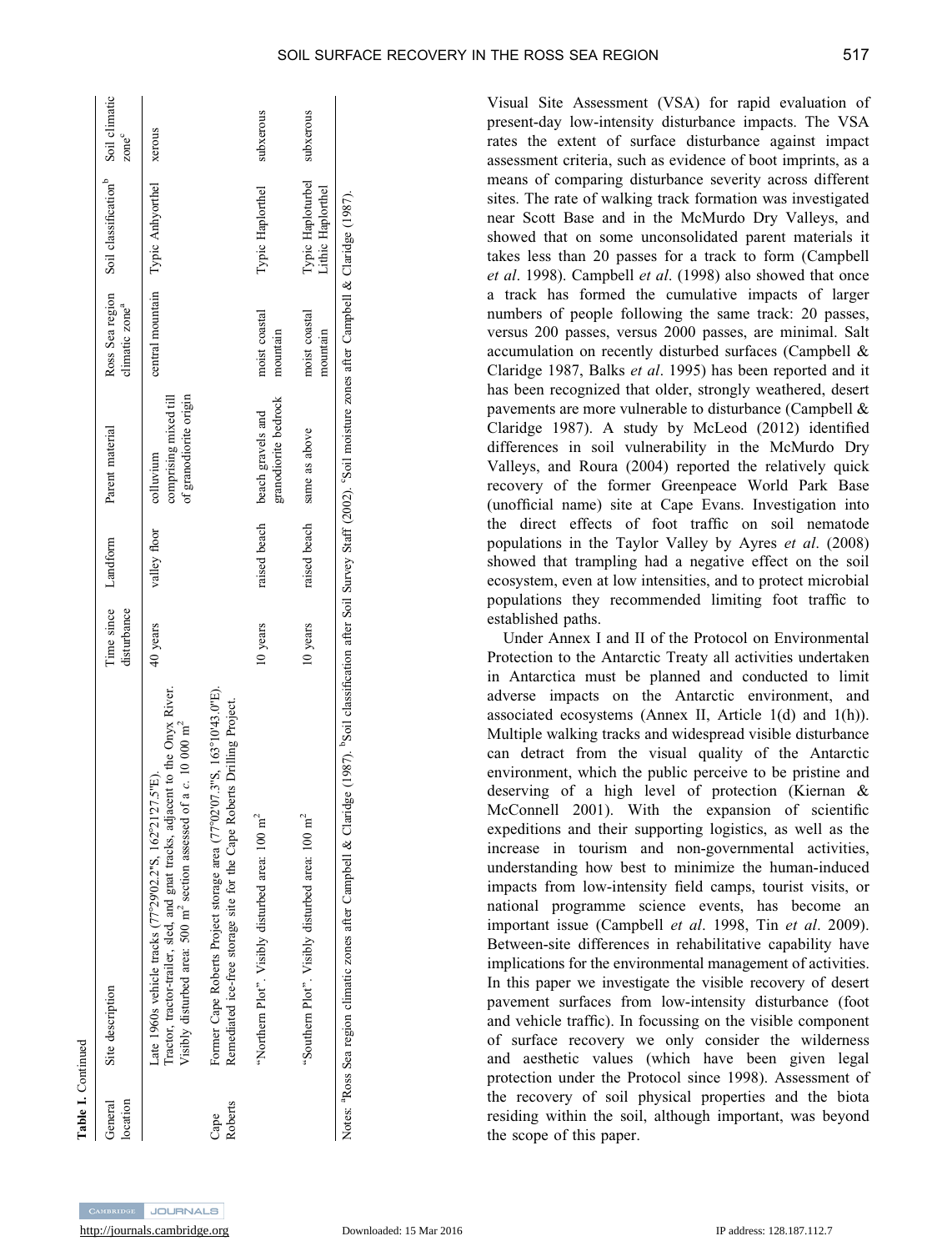The objective of this study was to assess the impacts of, and recovery from, foot and vehicle traffic on varying land surfaces in the Ross Sea region of Antarctica. We also attempted to answer the long-standing question: what has the greatest lasting visual impact on soil surfaces in the Ross Sea region: dispersed trafficking or confined human movements which form a ''track''?

# **Study sites**

# *Study site overview*

Twelve sites of past pedestrian and vehicle disturbance, and adjacent control sites, were assessed over the 2008/09 and 2009/10 field seasons (Fig. 1). The assessed sites were situated on a variety of landforms, soil parent materials, and local climates (Table I). At each site the history of the site and time since last disturbance was known, and ranged from three months to over 50 years prior to assessment.

The studied sites in the McMurdo Dry Valleys (Wright Valley and Taylor Valley) and at Marble Point on the Antarctic mainland were formed predominantly from till materials of mixed granite-gneiss-marble-diorite lithology. The Cape Roberts site comprised beach-deposited gravelly sand material over granodiorite bedrock. The Cape Roberts and Marble Point sites have moderate snowfalls and are described as within the moist coastal mountain climatic zone of Campbell & Claridge (1987). The Wright Valley and Taylor Valley sites were all near the valley floor, in a central mountain climatic regime, where wind activity is considered to be the predominant driver of surface processes (Campbell & Claridge 1987) (Table I). All sites were salt stage 1 (Bockheim 1997) and all sites were weathering stage 2 (Campbell & Claridge 1975) except the Cape Roberts sites which were weathering stage 1.

# *Marble Point vehicle track sites*

Marble Point (Fig. 1), on the western side of McMurdo Sound, consists of  $c$ . 20 km<sup>2</sup> of ice-free undulating land up to 122 m above sea level (Campbell *et al*. 1994). The US military built a camp known as North Base (unofficial name) at Marble Point in 1956 including a 500 m aeroplane runway. The United States Naval Construction Battalion Reconnaissance Unit and a civilian contractor undertook extensive engineering surveys over the summers of 1957/58 and 1958/59 to test the feasibility of building a 3 km long, hard-surface air strip (Broadbent 1994, 2009). Base construction, occupation, and geotechnical investigation resulted in many vehicle tracks scattered across the area. Most of the ''North Base'' camp was cleared before military departure in January 1959 (Broadbent 1994). Marble Point is the site of a present-day helicopter refuelling station and since about the year 2000 vehicle use has been confined to one main track.

# *Taylor Valley Visitor Zone*

The Taylor Valley Visitor Zone (TVVZ) (Fig. 1) is located adjacent to the Canada Glacier, within Antarctic Specially Managed Area 2 (ATCM 2011) of the McMurdo Dry Valleys. Designated as a Visitor Zone in 1995, the TVVZ provides visitors with a spectacular Dry Valleys vista. The TVVZ is *c.* 350 x 300 m, dominated by a low hill (*c.* 30 m high), and is covered in gravely rocky till, relatively undisturbed desert pavement and patterned ground. There are established walking tracks and small guided groups walk around the site, passing by a pro-glacial lake and the terminus of the Canada Glacier, up a steep track to a lookout point. Access is by helicopter only. A total of 434 people have landed between the summers of 2006/07 and 2008/09. Research programme activity also occurs in the vicinity of the site, with substantial US Antarctic Program camps at nearby Lake Fryxell and Lake Hoare, so total visitor numbers are difficult to quantify.

# *Loop moraine campsite*

A temporary summer field research campsite was located adjacent to the Loop moraine (unofficial name) in the lower Wright Valley (Fig. 1), during the summer of 2004/05. The camp consisted of three tents, which were occupied for one month by four people. At the end of January 2005 all tents and equipment were removed and any obviously disturbed stones were returned to their original position and orientation. At the time of departure from the site footprints were widely evident around the area where the tents had been and distinct walking tracks had formed between the campsite and the toilet facilities (about 100 m away), and campsite and a stream-side experiment (about 300 m away). New Zealand and US national programme records indicate that the site has been undisturbed since the summer of 2004/05.

# *Vanda experimental treading trial sites*

At the eastern end of Lake Vanda, in the Wright Valley, are the Vanda experimental treading trial sites (Fig. 1)*.* The trial was undertaken at two sites of contrasting parent material, the Vanda Fan and Vanda Rocky sites (unofficial names), during the 1993/94 summer season (Campbell *et al*. 1998). Campbell *et al*. (1998) recorded changing ground surface characteristics as the walking track formed after 20, 50, 100, and 200 passes. The two sites have been undisturbed since the trial was established and no remediation of the sites was attempted.

# *Former Vanda station*

Vanda station (unofficial name) (Fig. 1) was established adjacent to Lake Vanda, in the 1968/69 summer to support research in the Wright Valley. Human occupation left the

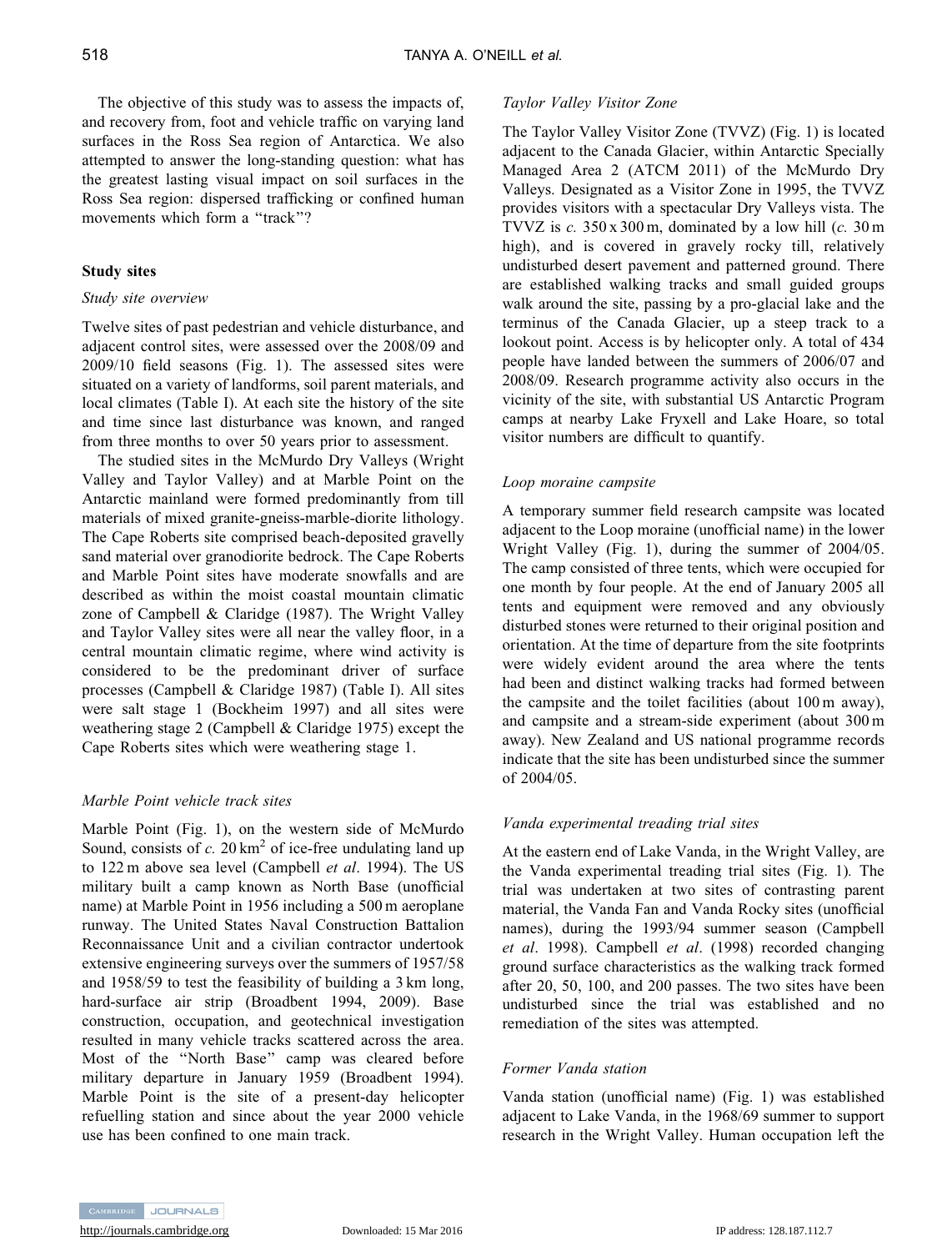

**Fig. 2.** Taylor Valley Visitor Zone and Loop moraine sites. **a.** Taylor Valley Visitor Zone, walking track from the helicopter landing site to the hilltop lookout, 2006/07 season, after 96 tourist visitors. Picture: Jana Newman. **b.** Walking track from the helicopter landing site to the hilltop lookout, December 2009, before first tourist group of the season. **c.** Loop moraine 2004/05 walking track to toilet, track margin visible (white arrows), after five years recovery, December 2009. **d.** Recovery of the desert pavement on the track surface, after five years. **e.** Loop moraine tent site, December 2004. Picture: Fiona Shanhun. **f.** Loop moraine tent site, five years later, December 2009.

former station site disturbed by trampling, vehicle movement, excavations, and accidental spills (Webster *et al*. 2003), and extensive vehicle tracks criss-crossed the site. Concerns over rising lake levels and the potential for leaching from contaminated ground into the lake system forced a step-wise decommissioning of the station over the summers of 1992/93 to 1994/95 (Hayward *et al*. 1994).

# *Vehicle tracks in the Wright Valley*

Overland vehicles, including tractors, gnats (small threewheeled off-road vehicles), trailers, and sleds, were used to transport equipment and supplies along the Wright Valley (Harris 1998). Vehicles criss-crossed the floodplain of the Onyx River as they travelled along the valley floor towards Lake Vanda and Vanda station (Fig. 1). The use of vehicles in the Dry Valleys was discontinued in the late

1970s (Harris 1998), with a move to helicopter transport. There are a few areas along the valley floor where traces of vehicle tracks are still visible.

# *Cape Roberts drilling project ice-free storage area*

Cape Roberts (Fig. 1) is a small ice-free coastal peninsula situated on the southern side of Granite Harbour on the Antarctic mainland. In the early 1980s two New Zealand Antarctic Programme huts were erected and since then a variety of tracked-vehicles have entered the area. During the summers of 1995/96 through to 1999/2000 the (previously disturbed) site was used for winter storage of vehicles, drilling, and camp equipment, for the Cape Roberts Drilling Project (CRP) (Waterhouse 2001). A baseline survey of the ice-free storage area was carried out by Campbell & Keys (1993) in the summer of 1992/93. The baseline VSA was

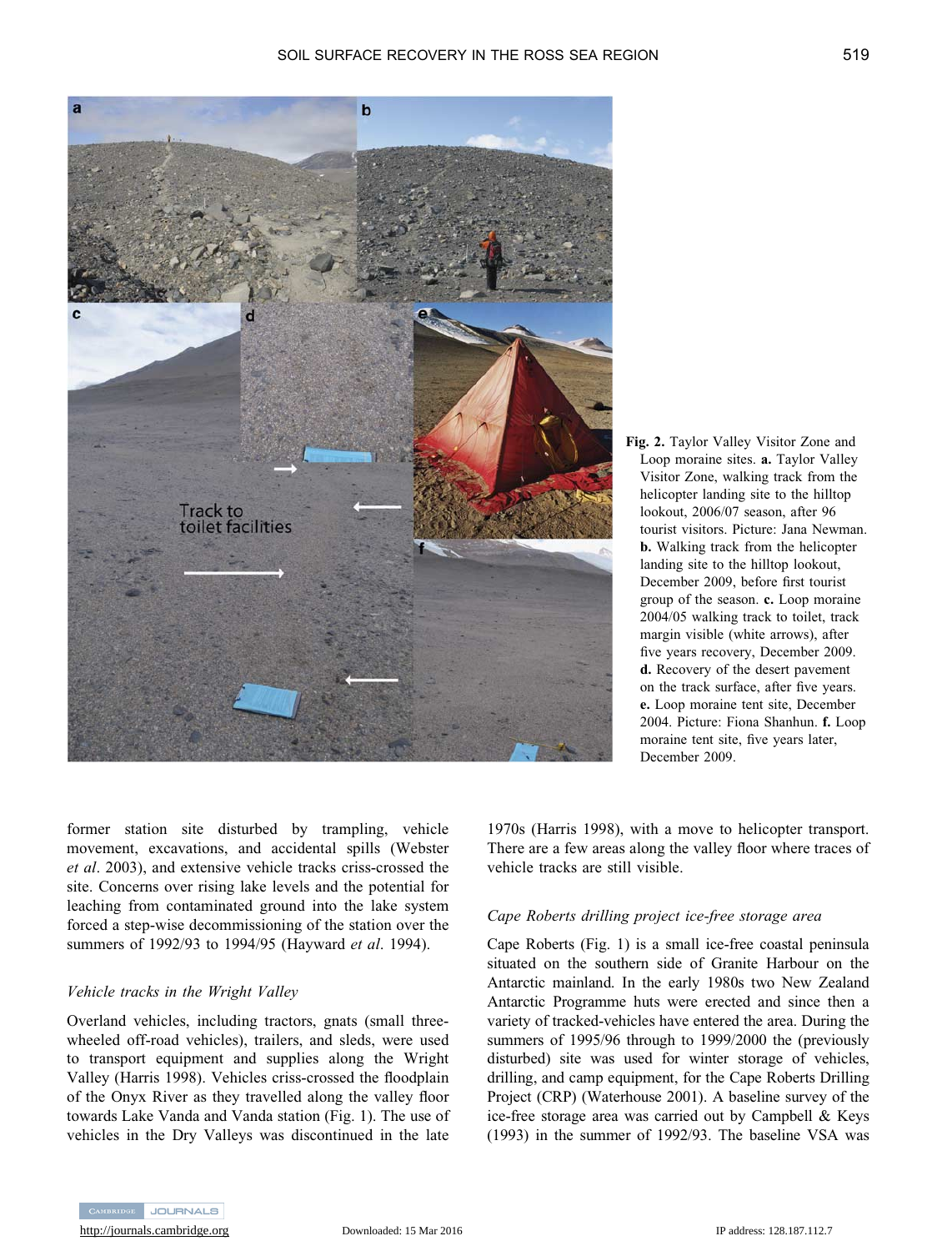

**Fig. 3.** Vanda experimental treading trial and former Vanda station sites. **a.** ''Vanda Rocky'' site, 192 passes, December 1993. **b.** "Vanda Rocky" site, after 17 years of recovery, December 2009. Note the ''out of place'' stones that were used to secure the measuring tape in December 1993. **c.** "Vanda Fan" site, immediately after 200 passes, December 1993. d. "Vanda Fan" site, after 17 years of recovery, December 2009. **e.** Vanda station, January 1992, immediately prior to removal. **f.** Site of the former Vanda station mess hut, December 2009. The three people are marking the corners of the former buildings.

carried out on two 10 x10 m plots (''Northern'' and "Southern" plots) and provided environmental data which would enable the impact of the project to be assessed at its conclusion (Campbell & Keys 1993). During the CRP there were about 100 visitors per annum (Waterhouse 2001), and impacts included disturbance attributed to transport of large containers, vehicles, and helicopters. Annual environmental monitoring surveys were undertaken during the project.

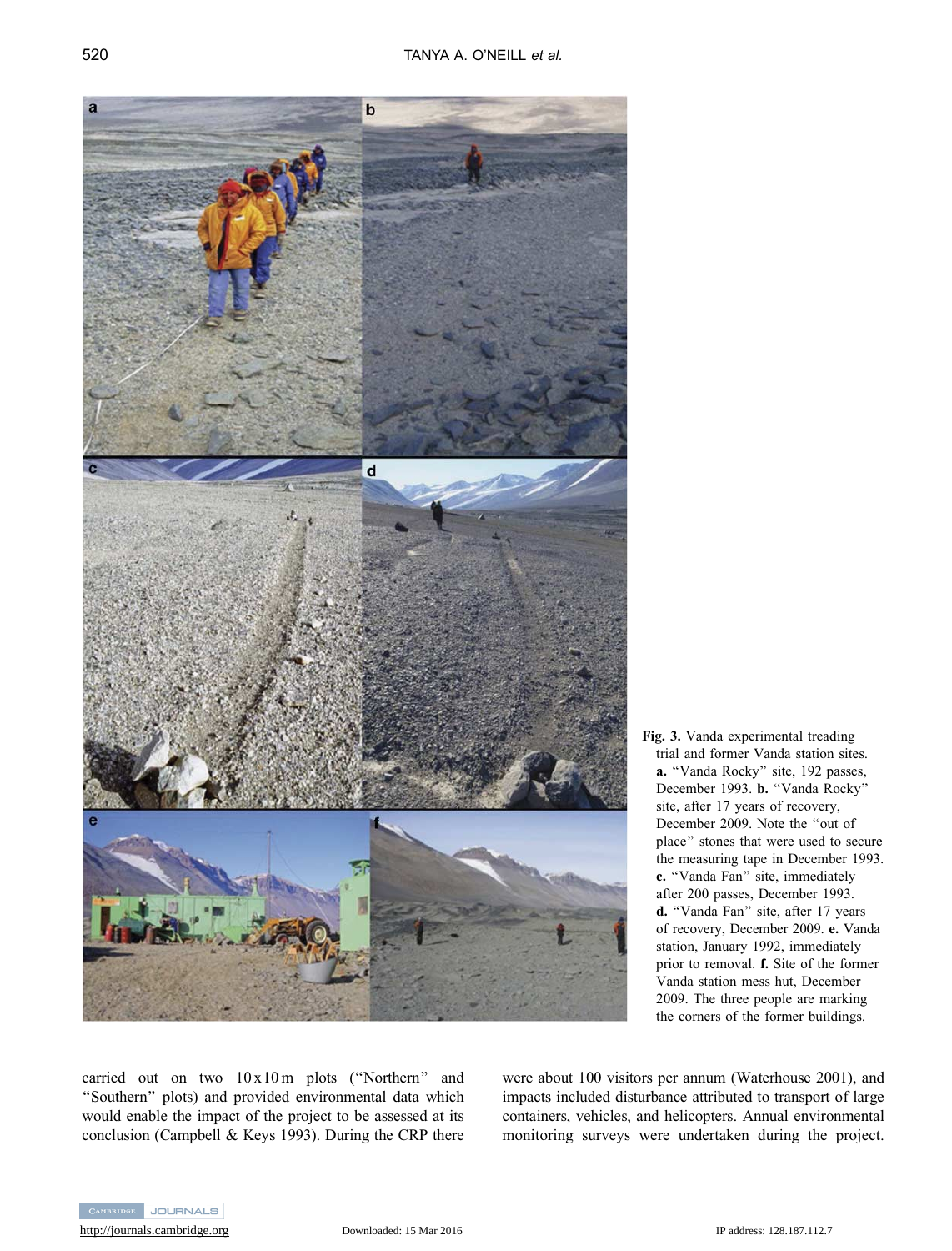**Table II.** Impact assessment criteria scoring system used for Visual Site Assessment (modified from Campbell *et al*. (1993), and Kiernan & McConnell (2001)).

| Impact assessment criteria |                                          | Severity and extent of impacts (class) |                       |                           |                         |  |  |  |  |  |  |
|----------------------------|------------------------------------------|----------------------------------------|-----------------------|---------------------------|-------------------------|--|--|--|--|--|--|
|                            |                                          |                                        | 2                     | 3.                        | 4                       |  |  |  |  |  |  |
| A                          | Disturbed surface stones                 | none visible $(0)$                     | few $(< 10$ )         | many $(10-25)$            | abundant $(> 25)$       |  |  |  |  |  |  |
| B                          | Impressions of removed rocks             | none visible                           | just visible          | distinct                  | fresh                   |  |  |  |  |  |  |
| C                          | Boot imprints                            | none visible                           | just visible          | distinct                  | fresh                   |  |  |  |  |  |  |
| D                          | Visibly disturbed area                   | $< 5 \text{ m}^2$                      | $5 - 10 \text{ m}^2$  | $20 - 100$ m <sup>2</sup> | $> 100 \text{ m}^2$     |  |  |  |  |  |  |
| E                          | Surface colour difference                | none visible $(0)$                     | weak contrast $(-1)$  | moderate contrast (-2)    | strong contrast $(> 3)$ |  |  |  |  |  |  |
|                            | (Munsell units difference)               |                                        |                       |                           |                         |  |  |  |  |  |  |
| F                          | Other surface impressions (e.g. hollows) | none visible                           | weakly visible        | distinct                  | very fresh              |  |  |  |  |  |  |
|                            | from backfilled excavations)             |                                        |                       |                           |                         |  |  |  |  |  |  |
| G                          | Walking tracks                           | not visible                            | weakly defined        | moderately defined        | strongly defined        |  |  |  |  |  |  |
| Н                          | Foreign objects                          | none visible $(0)$                     | few $(< 10$ )         | some $(10-25)$            | many ( $>$ 25)          |  |  |  |  |  |  |
| Ι                          | Visible fuel spills                      | none visible                           | faintly distinguished | visible                   | very obvious            |  |  |  |  |  |  |
| J                          | Salt deposition                          | none visible                           | faintly distinguished | visible                   | abundant                |  |  |  |  |  |  |
| K                          | Visual biological disturbance            | none visible                           | $\rm < 1~m^2$         | $1 - 5$ m <sup>2</sup>    | $> 5 \text{ m}^2$       |  |  |  |  |  |  |
| L                          | Cumulative impact                        | disturbance not                        | weakly evident        | clearly visible           | disturbed and very      |  |  |  |  |  |  |
|                            |                                          | visible                                |                       |                           | obvious                 |  |  |  |  |  |  |
| M                          | Stratigraphic disturbance                | negligible                             | within one unit       | within two units          | multiple units          |  |  |  |  |  |  |
| N                          | Morphological or textural change         | negligible                             | just evident          | moderate change           | very obvious            |  |  |  |  |  |  |
| $\Omega$                   | Rock cairns                              | none                                   | rare or small         | moderately common         | very common             |  |  |  |  |  |  |
| P                          | Other disturbances (e.g. paint marks)    | none                                   | rare or small         | moderately obvious        | very obvious            |  |  |  |  |  |  |

Following conclusion of the CRP, all storage materials were removed and site restoration was undertaken over the summers of 1999/2000 and 2000/01. Rakes were used to redistribute soil material disturbed by vehicle and walking tracks, and all indentations left by bulldozers and sledge skis were raked over. Remediation occurred at a site of localized hydraulic fluid contamination, where the drill rig had been located (75 m south-west of the permanent huts, within the "Southern plot" of Campbell & Keys (1993)), and  $0.6 \text{ m}^3$  of contaminated material was removed, and the area was filled in and left to recover (Cowie 2001). The original huts were left in place to support ongoing tide gauge measurements.

# **Methods**

### *Photograph comparisons*

Study sites were analysed using comparative photographic records, the established and widely used VSA of Campbell *et al*. (1993), and the use of a new Desert Pavement Recovery Assessment (DPRA) method (O'Neill *et al*. 2012). A collection of existing photographs were used to accurately identify and relocate previously disturbed sites. Using the historic photographs the authors lined up features in the landscape to exactly identify a site and photographed the same view as the original photograph (e.g. Figs 2 & 3).

|  |  |  |  | Table III. Desert Pavement Recovery Assessment criteria ratings (O'Neill et al. 2012). |  |  |  |  |  |
|--|--|--|--|----------------------------------------------------------------------------------------|--|--|--|--|--|
|--|--|--|--|----------------------------------------------------------------------------------------|--|--|--|--|--|

| Desert Pavement Recovery Assessment criteria |                                                                                   | Highly<br>disturbed  | Clearly<br>disturbed | Moderately<br>disturbed | Weakly<br>disturbed   | Undisturbed                |
|----------------------------------------------|-----------------------------------------------------------------------------------|----------------------|----------------------|-------------------------|-----------------------|----------------------------|
|                                              |                                                                                   | $\mathbf{0}$         |                      |                         | 3                     | 4                          |
| Ι                                            | Embeddedness of surface clasts                                                    | none                 | few                  | some                    | most                  | all                        |
| П                                            | Impressions of removed clasts                                                     | sharp/fresh          | clear                | distinct                | faint                 | not visible                |
| Ш                                            | Degree of clast surface weathering<br>( <i>i.e</i> ventifaction, pitting, polish) | unweathered          | weakly<br>weathered  | moderately<br>weathered | strongly<br>weathered | very strongly<br>weathered |
| IV                                           | % overturned clasts                                                               | > 75%                | $50 - 75%$           | $20 - 50\%$             | $1 - 20%$             | $0\%$                      |
| V                                            | Salt on underside of clasts "10 cobble" test                                      | $0 - 20%$            | $20 - 40%$           | $40 - 60\%$             | $60 - 80\%$           | $80 - 100\%$               |
| VI                                           | Degree of development of salt coatings                                            | not visible          | weakly<br>developed  | moderately<br>developed | strongly<br>developed | very strongly<br>developed |
| VІІ                                          | Surface armouring $(1 \text{ m}^2 \text{ test plot})$                             | $0 - 20%$            | $20 - 40%$           | $40 - 60%$              | $60 - 80\%$           | $80 - 100\%$               |
| VIII                                         | Colour contrast (Munsell unit difference)                                         | very strong ( $>$ 3) | strong $(3)$         | moderate $(2)$          | weak $(1)$            | not visible $(0)$          |
| IX                                           | Evidence of subsidence and melt-out                                               | prominent            | distinct             | faint                   | indistinct            | not visible                |
| X                                            | Accumulation of salt on cut surfaces                                              | abundant             | common               | some                    | rare                  | not visible                |
| XI                                           | Patterned ground development                                                      | not visible          | indistinct           | faint                   | distinct              | prominent                  |

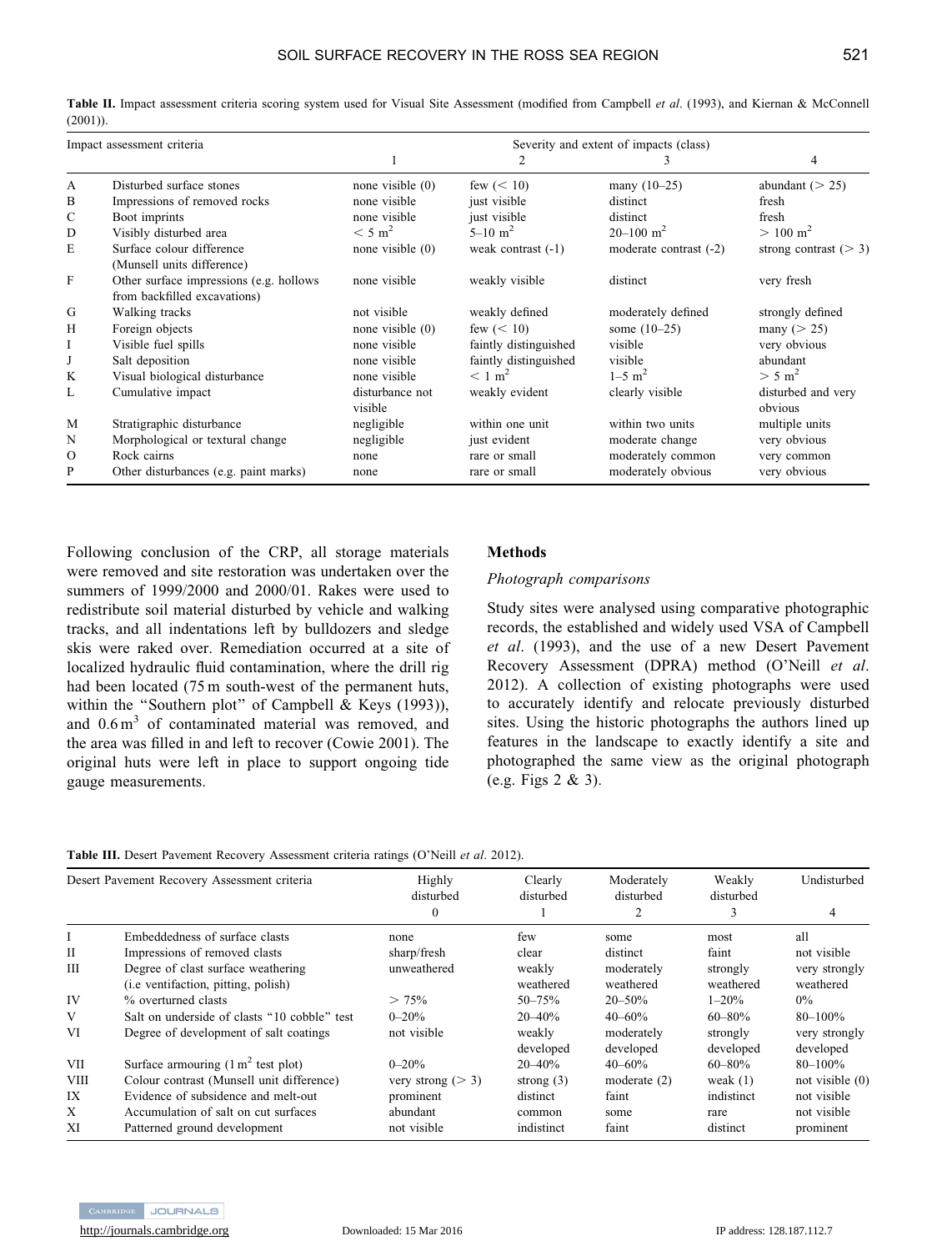**Table IV.** Visual Site Assessment results for the 12 study sites, Ross Sea region, Antarctica.

| Site                                              |                |              |              |                |              |                |              |   |              |              |              |                | Impact assessment criteria* - severity/extent of impacts $(1 = none$ visible, $4 = most$ severe) |                |                |              |
|---------------------------------------------------|----------------|--------------|--------------|----------------|--------------|----------------|--------------|---|--------------|--------------|--------------|----------------|--------------------------------------------------------------------------------------------------|----------------|----------------|--------------|
|                                                   | A              | B            | $\mathbf C$  | $\mathbf D$    | E            | $\overline{F}$ | G            | H | L            | J            | K            | L              | M                                                                                                | N              | $\mathcal{O}$  | P            |
| Marble Point                                      |                |              |              |                |              |                |              |   |              |              |              |                |                                                                                                  |                |                |              |
| Main present-day vehicle track                    | 4              |              |              | 4              | 1            | 3              |              |   |              | 3            |              | 4              | 3                                                                                                |                |                | 1            |
| - control                                         | 1              | 1            |              | $\mathbf{1}$   | 1            | 1              |              |   |              |              |              | $\mathbf{1}$   | 1                                                                                                |                | 1              | 1            |
| 1957/58 bulldozer cut track                       | $\overline{c}$ | 1            |              | 4              | $\mathbf{1}$ | $\mathbf{1}$   | $\mathbf{1}$ |   |              |              | 1            | $\overline{4}$ | 4                                                                                                | 4              | $\mathbf{1}$   | 1            |
| - control                                         | 1              | $\mathbf{1}$ |              | 1              | 3            | $\mathbf{1}$   | $\mathbf{1}$ |   |              |              |              | $\mathbf{1}$   | $\mathbf{1}$                                                                                     |                | $\mathbf{1}$   | 1            |
| 1957/58 bulldozed track across saturated ground   | 4              |              |              | $\overline{4}$ | 1            | 3              |              |   |              |              |              | $\overline{4}$ | $\sqrt{2}$                                                                                       | 4              | $\mathbf{1}$   | 1            |
| - control                                         | 1              | $\mathbf{1}$ | $\mathbf{1}$ | $\mathbf{1}$   | $\mathbf{1}$ | 1              | $\mathbf{1}$ | 1 |              | 1            | $\mathbf{1}$ | $\mathbf{1}$   | $\mathbf{1}$                                                                                     | $\mathbf{1}$   | $\mathbf{1}$   | $\mathbf{1}$ |
| Taylor Valley Visitor Zone                        |                |              |              |                |              |                |              |   |              |              |              |                |                                                                                                  |                |                |              |
| Walking-track from lookout to glacier terminus    | 4              | 2            | 4            | 4              | 4            |                | 4            |   |              |              |              | 4              | 4                                                                                                | 4              |                | 1            |
| - control                                         | 1              | $\mathbf{1}$ | $\mathbf{1}$ | $\mathbf{1}$   | $\mathbf{1}$ | 1              | $\mathbf{1}$ |   |              |              | $\mathbf{1}$ | $\mathbf{1}$   | $\mathbf{1}$                                                                                     | $\mathbf{1}$   | $\mathbf{1}$   | 1            |
| Wright Valley                                     |                |              |              |                |              |                |              |   |              |              |              |                |                                                                                                  |                |                |              |
| Loop moraine campsite                             |                |              |              |                |              |                |              |   |              |              |              |                |                                                                                                  |                |                |              |
| Walking track from tent site to toilet facilities | 4              |              |              | 4              | 3            |                | 3            |   |              |              |              | 3              | 2                                                                                                | 4              |                |              |
| - control                                         | 1              | $\mathbf{1}$ |              | $\mathbf{1}$   | $\mathbf{1}$ | $\mathbf{1}$   | $\mathbf{1}$ |   |              |              |              | $\mathbf{1}$   | $\mathbf{1}$                                                                                     | 1              | 1              | 1            |
| Tent site                                         | 1              | $\mathbf{1}$ |              | 1              | $\mathbf{1}$ | $\mathbf{1}$   | $\mathbf{1}$ |   |              |              |              | $\mathbf{1}$   | $\mathbf{1}$                                                                                     |                | 1              | 1            |
| - control                                         | 1              | $\mathbf{1}$ | $\mathbf{1}$ | $\mathbf{1}$   | $\mathbf{1}$ | $\mathbf{1}$   | $\mathbf{1}$ | 1 |              | $\mathbf{1}$ | $\mathbf{1}$ | $\mathbf{1}$   | $\mathbf{1}$                                                                                     | $\mathbf{1}$   | $\mathbf{1}$   | $\mathbf{1}$ |
| Vanda Experimental Treading Trial sites           |                |              |              |                |              |                |              |   |              |              |              |                |                                                                                                  |                |                |              |
| "Vanda Fan" treading trial walking track          | 4              | 1            |              | 3              | 3            | 1              | 4            |   |              |              |              | 4              | 4                                                                                                | 4              | 2              | 1            |
| - control                                         | 1              | -1           |              | $\mathbf{1}$   | 1            | 1              | $\mathbf{1}$ | 1 |              |              | 1            | $\mathbf{1}$   | $\mathbf{1}$                                                                                     | 1              | $\mathbf{1}$   | 1            |
| "Vanda Rocky" treading trial walking track        | 2              | $\mathbf{1}$ |              | $\overline{c}$ | 1            | 1              | $\mathbf{1}$ | 1 |              |              | 1            | $\overline{c}$ | $\overline{2}$                                                                                   | $\overline{c}$ | $\overline{c}$ | 1            |
| - control                                         | 1              | $\mathbf{1}$ | 1            | $\mathbf{1}$   | $\mathbf{1}$ | 1              | $\mathbf{1}$ | 1 |              |              | $\mathbf{1}$ | $\mathbf{1}$   | $\mathbf{1}$                                                                                     | $\mathbf{1}$   | $\mathbf{1}$   | $\mathbf{1}$ |
| Former Vanda station site                         |                |              |              |                |              |                |              |   |              |              |              |                |                                                                                                  |                |                |              |
| Central court and mess hut area                   | 4              | 1            | 1            | 4              | 3            | 1              | 1            | 4 |              |              |              | $\overline{c}$ | 2                                                                                                | 2              | $\mathbf{1}$   | 2            |
| - control                                         | 1              | $\mathbf{1}$ | $\mathbf{1}$ | $\mathbf{1}$   | $\mathbf{1}$ | $\mathbf{1}$   | $\mathbf{1}$ | 1 |              |              | $\mathbf{1}$ | $\mathbf{1}$   | $\mathbf{1}$                                                                                     | $\mathbf{1}$   | $\mathbf{1}$   | $\mathbf{1}$ |
| Late 1960s vehicle tracks adj. to Onyx River      | 4              | 1            |              | 4              | 2            | 3              | 1            |   |              |              | 1            | 3              | 3                                                                                                | 4              | 1              | 1            |
| - control                                         | 1              | $\mathbf{1}$ | $\mathbf{1}$ | $\mathbf{1}$   | $\mathbf{1}$ | $\mathbf{1}$   | $\mathbf{1}$ | 1 | $\mathbf{1}$ | $\mathbf{1}$ | $\mathbf{1}$ | $\mathbf{1}$   | $\mathbf{1}$                                                                                     | $\mathbf{1}$   | $\mathbf{1}$   | $\mathbf{1}$ |
| Former Cape Roberts Project storage area          |                |              |              |                |              |                |              |   |              |              |              |                |                                                                                                  |                |                |              |
| "Northern Plot"                                   | 4              | 1            |              | 4              | 1            | 3              | 1            |   |              |              |              | 3              | 2                                                                                                | 2              | 1              | 1            |
| - control                                         | 1              | 1            |              | 1              | $\mathbf{1}$ | 1              | 1            |   |              |              | 1            | $\mathbf{1}$   | $\mathbf{1}$                                                                                     | 1              | 1              | 1            |
| "Southern Plot"                                   |                |              |              |                |              |                |              |   |              |              |              |                |                                                                                                  |                |                |              |
|                                                   | 4              | 1            |              | 4              | 3            | 3              | $\mathbf{1}$ |   |              | 3            | $\mathbf{1}$ | 3              | $\overline{2}$                                                                                   | 3              | 1              | 1            |

*\*Impact assessment criteria: A = disturbed surface stones, B = impressions of removed rocks, C = boot imprints, D = visibly disturbed area, E = surface colour* difference (Munsell units difference),  $F =$  other surface impressions (e.g. shallow concavities from backfilled excavations),  $G =$  walking tracks,  $H =$  foreign objects, I = visible fuel spills, J = salt deposition, K = biological disturbance, L = cumulative impact (scale 1–10), M = stratigraphic disturbance, N = morphological or textural disturbance, O = rock cairns, P = other, paint marks etc. (modified from Campbell *et al.* (1993) and Kiernan & McConnell (2001)).

# *Visual Site Assessment*

The VSA method of Campbell *et al*. (1993) was used to assess the present-day visual impacts at a representative area at each site. The VSA method of Campbell *et al*. (1993) is a rapid visual evaluation of terrestrial impacts and rates the extent of surface disturbance against 11 impact assessment criteria, such as extent of disturbed surface stones, evidence of boot imprints, and evidence of foreign objects, as a means of comparing disturbance severity across different sites (see Campbell *et al*. 1993 for full methods and illustrations). We used Kiernan & McConnell's (2001) modified version of the original VSA which included an additional five criteria: evidence of salt deposition, stratigraphic disturbance, textural disturbance, presence of rock cairns, and ''other'', such as paint marks, to give a total of 16 impact assessment criteria (Table II). Criteria are rated between one and four, one being no visible impact, and four being the most severe. A VSA was undertaken on the entire disturbed area, or typical representative area for large-scale disturbances. An adjacent equivalent control was also selected, and a VSA was undertaken. Control sites showed no visual evidence of disturbance and were situated adjacent to visually disturbed sites, comprising the same parent material, slope, aspect, and landform*.* The baseline VSA of the ''Northern'' and ''Southern'' plots carried out at Cape Roberts by Campbell & Keys (1993) was repeated in this investigation.

# *Desert Pavement Recovery Assessment*

The DPRA of O'Neill *et al*. (2012) was used to quantify the relative stage of desert pavement recovery following physical disturbance. The DPRA is an assessment method

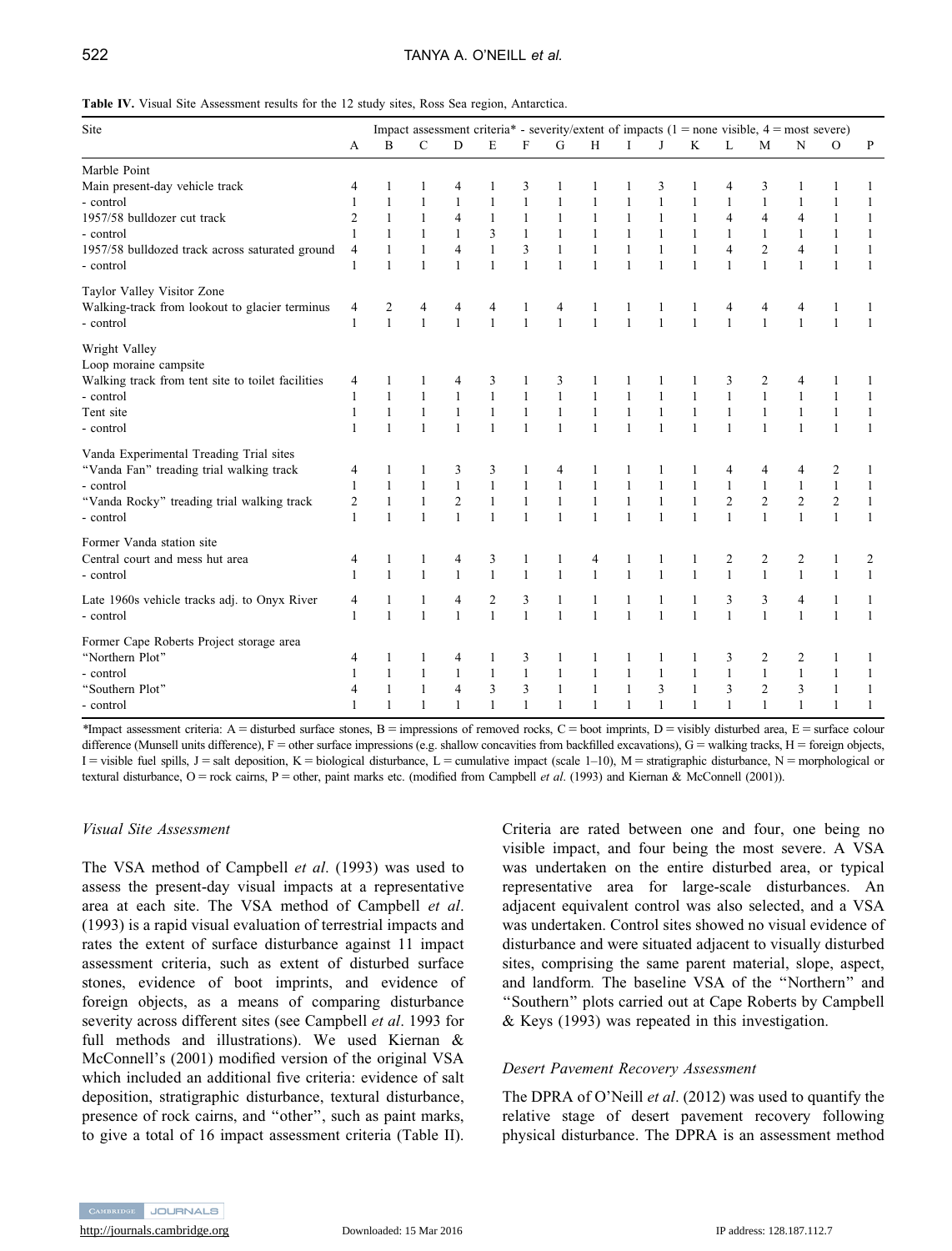based on a set of 11 morphological features (termed recovery assessment criteria) that change over time as a desert pavement re-establishes and stabilizes (Table III). The DPRA gives an indication of where a disturbed site is placed, with respect to visual recovery, along the continuous spectrum of desert pavement rehabilitation. Recovery assessment criteria I–VI (Table III) relate to surface clast characteristics, such as embeddedness of surface clasts, impressions of removed clasts, and degree of clast surface weathering. Recovery assessment criteria VII and VIII are desert pavement attributes, such as pavement armouring per  $1 \text{ m}^2$  (interlocking nature of the desert pavement, % of large to small clasts) and pavement colour contrast. Recovery assessment criteria IX–XI are indicators of surface stability, such as evidence of subsidence or melt out, or evidence of patterned ground development.

Criteria are assigned an extent of development rating from zero to four, zero being undeveloped (or highly disturbed), and four being highly developed (or undisturbed). A detailed description of the DPRA is included in O'Neill *et al*. (2012). The development of desert pavement features is dependent on a range of factors including climate, parent material, and surface age. Therefore, to assess the visual recovery of a surface following disturbance it is necessary to make a comparison of the recovery criteria for the disturbed site with the recovery criteria assessed from an adjacent undisturbed equivalent surface. Finally an overall mean recovery index (MRI) can be assigned to each pavement surface, based on the mean percentage recovery for all criteria, with values decreasing as visible disturbance increases. A site with an MRI between 0 and 24% is rated as highly disturbed; 24–49%, forming an incipient

**Table V.** Desert Pavement Recovery Assessment results for the 12 study sites, Ross Sea region, Antarctica. Note: mean recovery index (MRI) is based on the percentage recovery of each criterion, relative to the equivalent control surface.

| Site                                              |                  |                |                                  |                          |                  |                  |                | Desert Pavement Recovery Assessment criteria*                                                   |                         |                  |                  |               |
|---------------------------------------------------|------------------|----------------|----------------------------------|--------------------------|------------------|------------------|----------------|-------------------------------------------------------------------------------------------------|-------------------------|------------------|------------------|---------------|
|                                                   |                  |                |                                  |                          |                  |                  |                | Extent of development ( $0 =$ undeveloped/highly disturbed, $4 =$ highly developed/undisturbed) |                         |                  |                  | <b>MRI</b>    |
|                                                   | I                | $\rm II$       | $\mathop{\mathrm{III}}\nolimits$ | IV                       | V                | VI               | VII            | <b>VIII</b>                                                                                     | IX                      | X                | XI               | $\frac{0}{0}$ |
| Marble Point                                      |                  |                |                                  |                          |                  |                  |                |                                                                                                 |                         |                  |                  |               |
| Main present-day vehicle track                    | 2                | 4              | 1                                | 3                        | $\mathbf{0}$     | $\boldsymbol{0}$ | 2.5            | 2                                                                                               | 4                       | 3                | $\boldsymbol{0}$ | 80            |
| - control                                         | $\overline{c}$   | 4              | 1                                | $\overline{4}$           | $\theta$         | $\mathbf{0}$     | 2.5            | $\overline{\mathbf{4}}$                                                                         | $\overline{4}$          | 3                | $\overline{c}$   |               |
| 1957/58 bulldozer cut track                       | $\overline{c}$   | 1              | 1                                | $\overline{\mathcal{L}}$ | $\mathbf{1}$     | 1                | 1              | 1                                                                                               | $\overline{4}$          | $\overline{4}$   | $\overline{4}$   | 51            |
| - control                                         | $\overline{4}$   | 4              | 2                                | $\overline{\mathcal{L}}$ | 3                | $\overline{c}$   | 2              | $\overline{4}$                                                                                  | $\overline{\mathbf{4}}$ | $\mathbf{0}$     | $\overline{4}$   |               |
| 1957/58 bulldozed track across saturated ground   | $\overline{4}$   | 4              | $\mathbf{1}$                     | $\overline{4}$           | $\Omega$         | $\theta$         | 3              | $\overline{4}$                                                                                  | $\overline{4}$          | $\mathbf{0}$     | $\mathbf{0}$     | 98            |
| - control                                         | $\overline{4}$   | 4              | $\mathbf{1}$                     | $\overline{4}$           | $\Omega$         | $\Omega$         | $\overline{4}$ | $\overline{\mathcal{L}}$                                                                        | $\overline{4}$          | $\theta$         | $\mathbf{0}$     |               |
| Taylor Valley Visitor Zone                        |                  |                |                                  |                          |                  |                  |                |                                                                                                 |                         |                  |                  |               |
| Walking track from lookout to glacier terminus    | $\boldsymbol{0}$ | $\mathbf{1}$   | 2.5                              | $\boldsymbol{0}$         | $\boldsymbol{0}$ | $\boldsymbol{0}$ | $\mathbf{0}$   | $\mathbf{0}$                                                                                    | 4                       | 4                | $\boldsymbol{0}$ | 39            |
| - control                                         | 3                | $\overline{4}$ | 2.5                              | $\overline{4}$           | $\overline{4}$   | $\overline{c}$   | 3.5            | $\overline{4}$                                                                                  | $\overline{4}$          | $\overline{4}$   | 3                |               |
| Wright Valley<br>Loop moraine campsite            |                  |                |                                  |                          |                  |                  |                |                                                                                                 |                         |                  |                  |               |
| Walking track from tent site to toilet facilities | 2                | 4              | 2                                | 2                        | $\mathbf{0}$     | $\boldsymbol{0}$ | 2              | 1                                                                                               | 4                       | 4                | $\boldsymbol{0}$ | 82            |
| - control                                         | $\overline{4}$   | 4              | $\overline{c}$                   | $\overline{4}$           | $\mathbf{0}$     | $\mathbf{0}$     | $\overline{4}$ | $\overline{4}$                                                                                  | $\overline{4}$          | $\overline{4}$   | $\mathbf{0}$     |               |
| Tent site                                         | 4                | 4              | $\overline{c}$                   | $\overline{4}$           | $\mathbf{0}$     | $\boldsymbol{0}$ | $\overline{4}$ | $\overline{4}$                                                                                  | $\overline{4}$          | $\overline{4}$   | $\boldsymbol{0}$ | 100           |
| - control                                         | $\overline{4}$   | 4              | $\overline{2}$                   | $\overline{4}$           | $\theta$         | $\mathbf{0}$     | $\overline{4}$ | $\overline{4}$                                                                                  | $\overline{4}$          | $\overline{4}$   | $\boldsymbol{0}$ |               |
| Vanda Experimental Treading Trial sites           |                  |                |                                  |                          |                  |                  |                |                                                                                                 |                         |                  |                  |               |
| "Vanda Fan" treading trial walking track          | 2                | 4              | 2.5                              | 1                        | $\mathbf{0}$     | $\mathbf{1}$     | $\overline{2}$ | 1                                                                                               | 4                       | $\boldsymbol{0}$ | $\boldsymbol{0}$ | 62            |
| - control                                         | 3                | 4              | 2.5                              | $\overline{\mathbf{4}}$  | $\mathbf{1}$     | $\mathbf{1}$     | 3              | $\overline{4}$                                                                                  | $\overline{4}$          | $\mathbf{0}$     | $\mathfrak{Z}$   |               |
| "Vanda Rocky" treading trial walking track        | 3                | 4              | 1.5                              | 3                        | $\overline{c}$   | $\mathbf{1}$     | $\overline{c}$ | 3                                                                                               | $\overline{4}$          | $\boldsymbol{0}$ | $\boldsymbol{0}$ | 96            |
| - control                                         | $\overline{4}$   | 4              | 1.5                              | 3                        | $\overline{2}$   | $\mathbf{1}$     | $\overline{2}$ | $\overline{\mathbf{4}}$                                                                         | $\overline{4}$          | $\theta$         | $\mathbf{0}$     |               |
| Former Vanda station site                         |                  |                |                                  |                          |                  |                  |                |                                                                                                 |                         |                  |                  |               |
| Central court and mess hut area                   | 3                | 4              | 1                                | 4                        | $\boldsymbol{0}$ | $\boldsymbol{0}$ | 4              | 2                                                                                               | $\overline{4}$          | $\boldsymbol{0}$ | $\boldsymbol{0}$ | 90            |
| - control                                         | 3.5              | $\overline{4}$ | $\overline{c}$                   | $\overline{\mathbf{4}}$  | $\theta$         | $\mathbf{0}$     | $\overline{4}$ | $\overline{4}$                                                                                  | $\overline{4}$          | $\mathbf{0}$     | $\mathbf{0}$     |               |
| Late 1960s vehicle tracks adj. to Onyx River      | 4                | $\mathbf{1}$   | 1                                | 4                        | $\overline{c}$   | 3                | 1              | $\mathbf{1}$                                                                                    | 4                       | $\boldsymbol{0}$ | $\sqrt{2}$       | 79            |
| - control                                         | 4                | 4              | $\mathbf{1}$                     | $\overline{\mathbf{4}}$  | $\theta$         | $\theta$         | 2.5            | $\overline{c}$                                                                                  | $\overline{4}$          | $\mathbf{0}$     | $\overline{2}$   |               |
| Former Cape Roberts Project storage area          |                  |                |                                  |                          |                  |                  |                |                                                                                                 |                         |                  |                  |               |
| "Northern Plot"                                   | 3                | 3              | 1                                | 3                        | $\mathbf{0}$     | $\boldsymbol{0}$ | 2              | 3                                                                                               | 4                       | 4                | $\boldsymbol{0}$ | 88            |
| - control                                         | $\overline{4}$   | 4              | $\mathbf{1}$                     | $\overline{4}$           | $\theta$         | $\mathbf{0}$     | 3              | $\overline{4}$                                                                                  | 4                       | $\overline{4}$   | $\mathbf{0}$     |               |
| "Southern Plot"                                   | $\overline{c}$   | 4              | 1                                | 3                        | $\Omega$         | $\theta$         | $\mathbf{1}$   | $\overline{c}$                                                                                  | 4                       | 3                | $\theta$         | 91            |
| - control                                         | $\mathfrak{D}$   | 4              | 1                                | 3                        | $\Omega$         | $\theta$         | $\overline{2}$ | $\overline{\mathcal{L}}$                                                                        | 4                       | 3                | $\overline{0}$   |               |

\*Desert Pavement Recovery Assessment criteria: I = embeddedness of surface clasts, II = impressions of removed clasts, III = degree of clast surface weathering, IV = % overturned clasts, V = salt on underside of clasts, VI = development of salt coatings, VII = armouring per 1 m<sup>2</sup>, VIII = colour contrast,  $IX =$  evidence of subsidence/melt out,  $X =$  accumulation of salt on cut surfaces,  $XI =$  patterned ground development. MRI = mean recovery index.

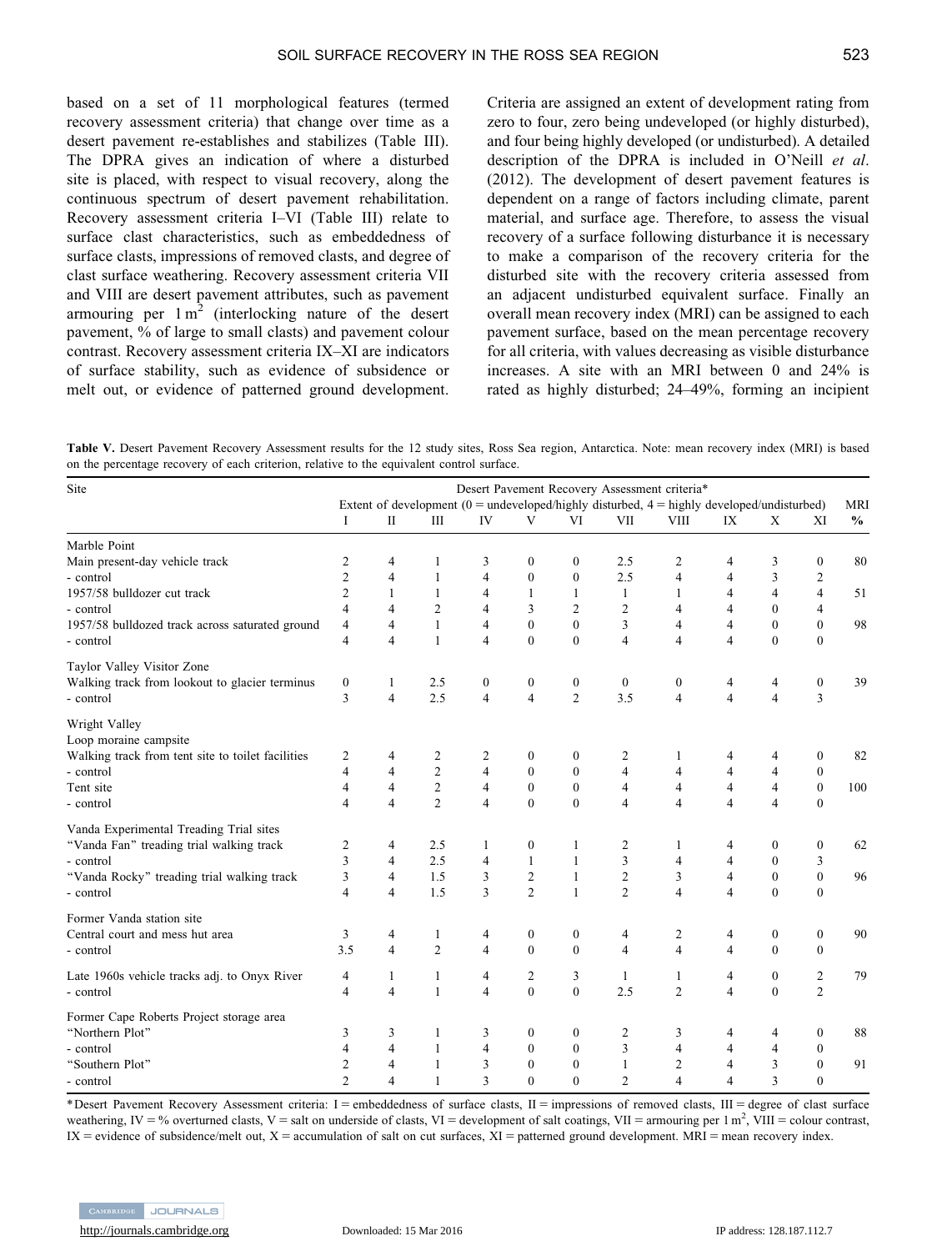pavement; 50–74%, the site is in an intermediate stage of rehabilitation; and 75–99%, advanced recovery. Sites with an MRI of 100% are indistinguishable from an undisturbed control site.

# **Results**

# *Visual Site Assessments*

Eleven of the twelve study sites (all except the tent site at the Loop moraine), showed some differences between the disturbed and equivalent control sites, with respect to the 16 visual impact assessment criteria measured (Table IV). The five most common visual impacts amongst the 12 study sites were disturbed surface stones (A on Table II), visibly disturbed area (D), cumulative impact (L), evidence of stratigraphic disturbance (M), and textural changes to the surface (N). At no sites were there visible fuel spills (I), or visual biological disturbance (K). Impressions of removed rocks  $(B)$ , boot imprints  $(C)$ , and salt deposition  $(J)$ , were observed at three sites.

# *Desert Pavement Recovery Assessments*

Eleven of the 12 study sites (all except the TVVZ walking track) had MRIs greater than 50% (Table V). Sites showing the greatest visual differences in desert pavement compared to an undisturbed control were the steep walking track in the TVVZ (MRI of 39%) and the 1957/58 bulldozer cut surface at Marble Point (MRI of 51%). The ''Vanda Fan'' experimental treading site showed intermediate desert pavement recovery with an MRI of 62%, whereas the ''Vanda Rocky'' site had an MRI of 96%, almost fully recovered (Table V).

Of the 11 desert pavement recovery criteria assessed, the five criteria that showed the greatest differences between disturbed and control sites were the embeddedness of surface clasts (I on Table III), impressions of removed clasts (II), the percentage of overturned clasts (IV), armouring per  $1 \text{ m}^2$ (VII), and the colour contrast between the disturbed and control desert pavements (VIII) (Table V). At a limited number of sites accumulations of salt on the underside of clasts (V) were associated with desert pavement recovery, whereas at other sites there were isolated instances where evidence of subsidence (IX), and patterned ground development (XI), were seen to be a function of the stage of the desert pavement recovery. The TVVZ steep walking track was assigned a rating of zero (i.e. highly disturbed) for four of the five most common recovery assessment criteria (embeddedness of surface clasts, percentage of overturned clasts, armouring, and colour contrast) (Table V).

# *Marble Point vehicle tracks*

The present-day Marble Point roadway between the landing beach and refuelling station was clearly evident. Two-to-three month old vehicle tracks had salt efflorescences on them, which were considered to be a result of salts precipitating on the surface following disturbance. Although salt was absent on both 1957/58 era examples described here, surficial salt deposits were evident on some older bulldozer cut surfaces at Marble Point, unmodified since the 1957/58 camp construction. Evidence of permafrost degradation and slumping was visible at a number of bulldozer cut tracks that linked the former camp with the beach staging area where supplies and equipment would have been offloaded. Large boulders lined the margins of the 1957/58 era bulldozed track, and cleat marks were visible in the inner part of the track. Algal growth was equally abundant across the late 1950s vehicle track crossing the periodically saturated ground and undisturbed saturated area, in spite of traces of the track remaining a distinct feature of the contemporary landscape. The present-day vehicle track and the late 1950s vehicle track across the saturated ground were in an advanced stage of desert pavement rehabilitation, with MRIs of 80% for the presentday vehicle track, and 98% for the vehicle track crossing the saturated ground (Table V). The 1957/58 era bulldozed track had an MRI of 51%, or intermediate recovery, reflected in the abundance of non-embedded rocks, impressions of removed rocks, lack of salt on the underside of rocks, and less surface ''armouring'' at the disturbed site. A strong colour contrast between the vehicle track and the adjacent control was also observed (Table V).

# *Taylor Valley Visitor Zone*

The Taylor Valley Visitor Zone was visited in late December 2009, prior to the arrival of the first tourists for the 2009/10 summer. The walking track between the hilltop lookout and the terminus of the Canada Glacier sloped between  $8^\circ$  and  $15^\circ$  and was clearly visible (Fig. 2b). There was an abundance of disturbed surface stones, a clear surface colour difference, stratigraphic disturbance, and textural change (Table IV). On the steepest part of the slope our footprints broke through the desert pavement and well into the underlying fine-grained material, leaving distinct footprints. The walking track showed no visible footprints on our arrival, suggesting that individual footprints are obliterated over the course of the winter season. However, photograph-replication revealed that the colour contrast between the walking track and the adjacent control persisted between seasons (cumulative), but was less pronounced after the site had a winter to recover, implying that some desert pavement recovery occurs between tourist seasons (Fig. 2a & b). The TVVZ steep walking track had the lowest MRI of all the study sites (39% or incipient desert pavement formation) due to an abundance of impressions of removed clasts, non-embedded clasts,  $> 75%$  overturned clasts, and strong colour contrast, compared to the adjacent control site (Table V). The visibly disturbed area was

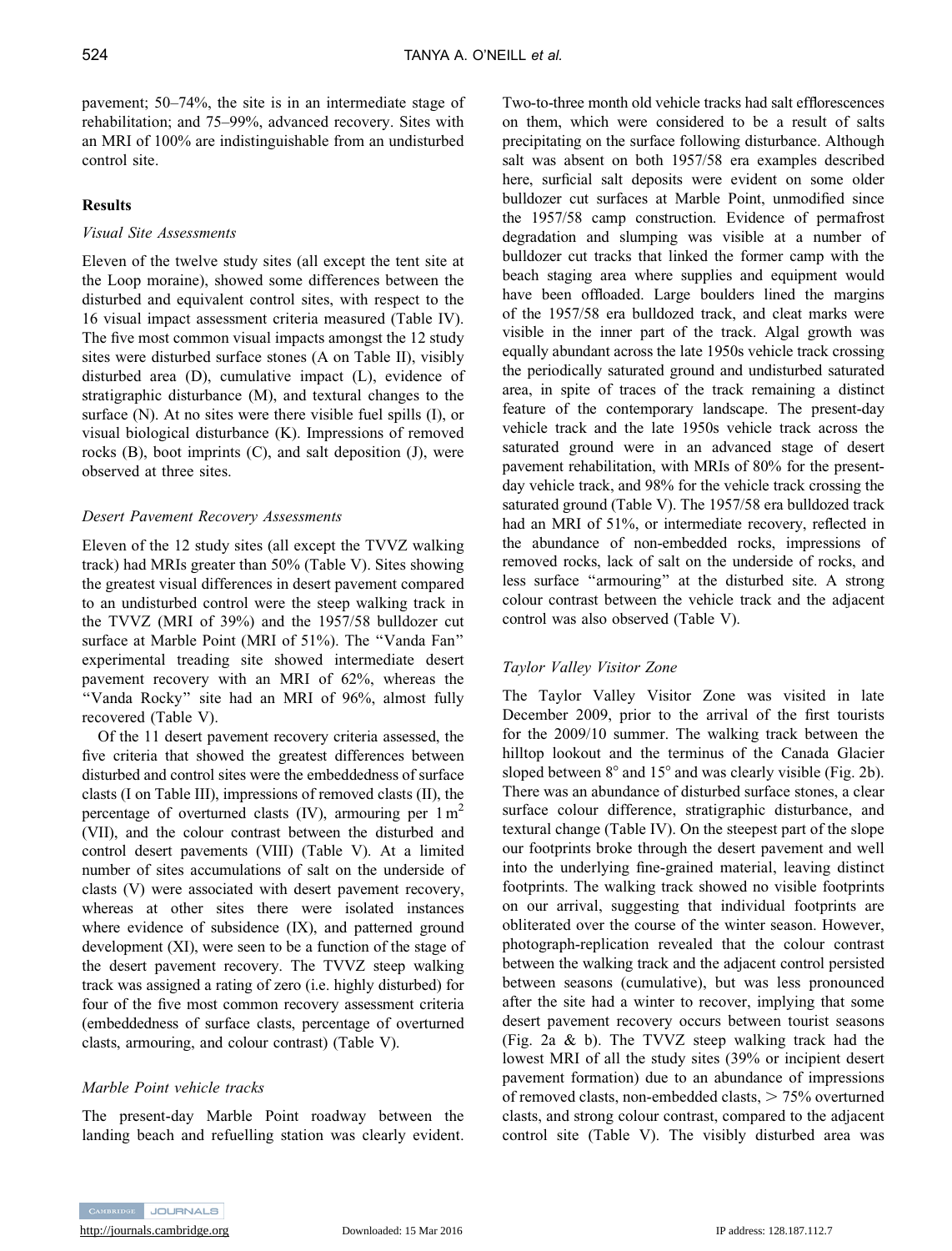about  $300 \text{ m}^2$  (300 m long x 1 m wide), and the cumulative impact of visitors using the walking track on a regular basis was obvious.

#### *Loop moraine campsite*

At the Loop moraine campsite, the 2004/05 walking track between the tents and toilet facilities had abundant disturbed surface stones, and distinct surface texture change (Table IV). The ground surface had an indentation effect, the result of sorting of rock material and compaction of the inner part of the track (Fig. 2c  $\&$  d). The walking track had a moderate colour contrast between the track and the adjacent undisturbed material, which is probably the result of the larger, and darker, dolerite rocks having moved to the outer margins of the track due to foot traffic (Fig. 2c). The visibly disturbed area was about  $450 \text{ m}^2$  (300 m long x 1.5 m) wide), and the foot track was clearly evident five years after the disturbance.

In contrast, at the Loop moraine campsite, the impacts around the tent site, caused by widespread random trampling (Fig. 2e), were undetectable (Fig. 2f). There were no visibly disturbed stones, no impressions of rocks removed, no boot imprints and no visible surface colour difference. In less than five years the desert pavement at the tent site showed visual recovery to pre-disturbance condition (Fig. 2e  $\&$  f) and was visually indistinguishable

from the surrounding undisturbed material (Table IV). The tent site was the only site with an MRI of 100%, whilst the walking track from the campsite to the toilet facilities was in an advanced stage of desert pavement recovery with an MRI of 82% (Table V).

#### *Vanda experimental treading trial sites*

Most impacts at the ''Vanda Rocky'' experimental treading site were minimal or non-existent (Fig. 3a  $&$  b). Only the ''softer'' mixed till sections, between the slabs of coarser granodiorite bedrock, showed traces of the track (Fig. 3b). There were some unnaturally positioned bedrock slabs lining the middle of the track which had been placed there to hold the measuring tape during the experiment. There were no impressions of removed rocks, no boot imprints, or salt deposits on the surface of the ''Vanda Fan'' and ''Vanda Rocky'' treading trial sites (Table IV). In contrast, the experimental walking track on the ''Vanda Fan'' site, formed on an alluvial fan comprising soft mixed till materials, remained an obvious feature in the landscape 17 years after the treading trial experiment (Fig. 3c & d). The ''Vanda Fan'' site had an abundance of disturbed surface stones, obvious stratigraphic disturbance, and a moderate surface colour contrast (Table IV). Whilst the desert pavement of the inner part of the track had partially recovered, the larger clasts which were once scattered



**Fig. 4.** Visual Site Assessment of Cape Roberts Project (CRP) ''Northern Plot'' monitoring site, pre-CRP (1992/93, after Campbell & Keys 1993), during CRP (1996/97 and 1998/99, after Waterhouse 2001), after remediation (2000/01, after Cowie 2001), and ten years after remediation (January 2010). Note: January 2010 control scores are not shown, however, each impact assessment criteria scored a one.

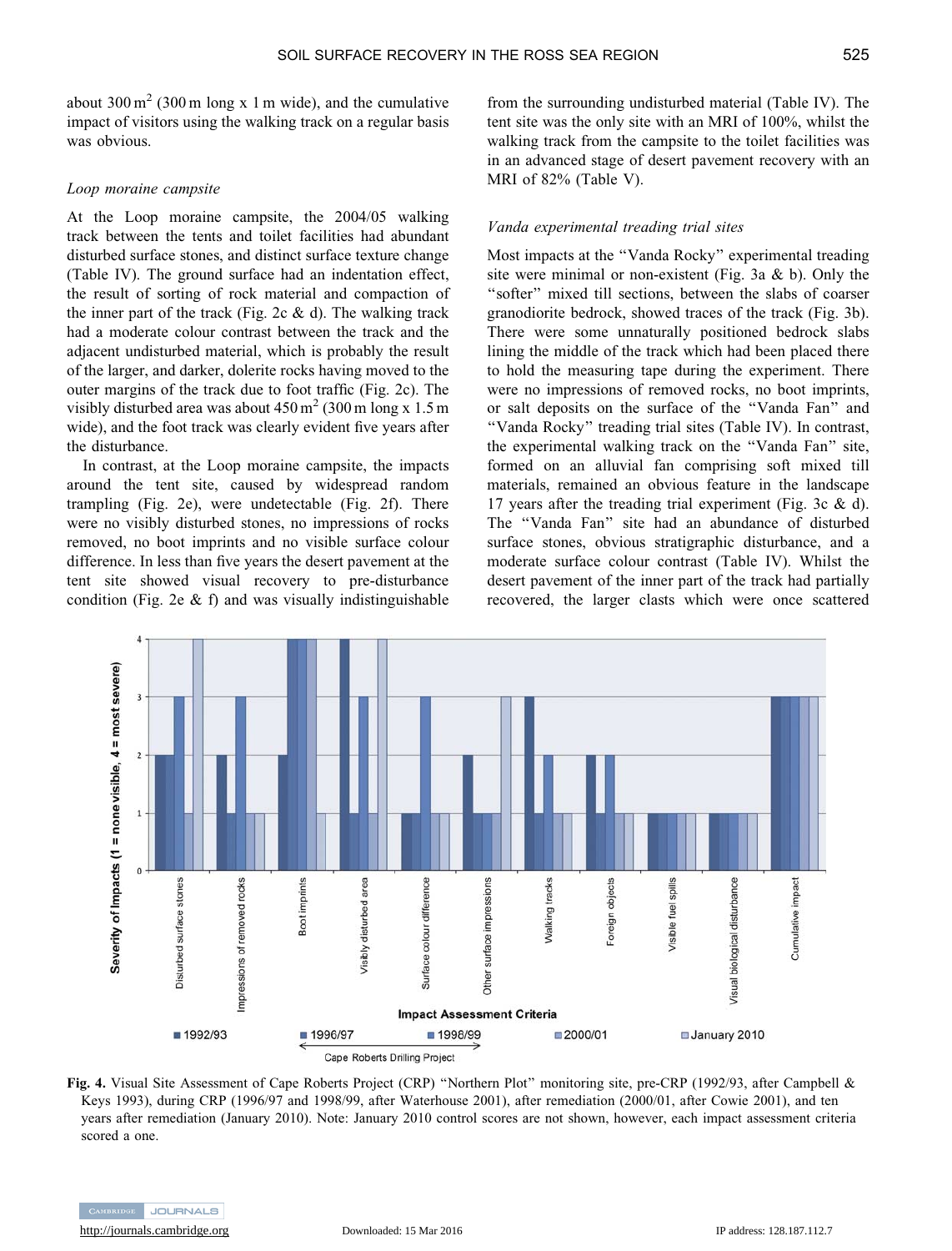

**Fig. 5.** Visual Site Assessment of Cape Roberts Project (CRP) ''Southern Plot'' monitoring site, pre-CRP (1992/93, after Campbell & Keys 1993), during CRP (1996/97 and 1998/99, after Waterhouse 2001), after remediation (2000/01, after Cowie 2001), and ten years after remediation (January 2010). Note: January 2010 control scores are not shown, however, each impact assessment criteria scored a one.

across the entire ground surface were concentrated along the margins of the walking track and the associated indentations persisted in the landscape (Fig. 3d). The ''Vanda Fan'' site was in an intermediate stage of visual desert pavement recovery (MRI of 62%), whilst the "Vanda Rocky" site, which had higher cobble to sand fraction and greater resistance to the original trampling impacts, was in an advanced stage of desert pavement recovery (MRI of 96%) (Table V). The visibly disturbed area of the "Vanda Fan" site was  $20 \text{ m}^2$ , with  $6 \text{ m}^2$  at the ''Vanda Rocky'' site.

### *Former Vanda station site*

Thorough cleanup of the former Vanda station site made it difficult to locate the site of the former central court and mess hut (Fig. 3e & f), even though a member of our party had stayed at the site on a number of occasions. There were no visible footprints or evidence of vehicle or walking tracks within the central court area. All building materials had been removed and displaced rocks had been redistributed. There were no impressions of removed rocks, no boot imprints, no visible salt deposition, or visual evidence of biological disturbance, although there were some nails and other foreign objects visible in the central area (Table IV). It is probable that the foreign objects observed at the surface at the time of investigation were exposed by the same winnowing processes that rehabilitate the desert pavement. Clasts were less embedded and there was a greater proportion of smaller rock fragments at the former station site compared with the control site. The site of the former Vanda station had a MRI of 90% (Table V), indicating the desert pavement is in an advanced stage of rehabilitation.

# *Late 1960s Wright Valley vehicle tracks*

Tracks from 1960s and 1970s tracked and two-wheeled vehicles were clearly visible in some areas on the valley floor of the Onyx River floodplain, with abundant disturbed surface stones, and a distinct textural change between the impacted area and its paired control (Table IV). Coarser material had been effectively ''sorted'' to the margins of the track by wheeled vehicles, with finer grained material concentrated in the inner part of the track. The 1960s and 1970s Wright Valley vehicle tracks had an MRI of 79% (advanced stage of rehabilitation) (Table V).

### *Cape Roberts drilling project ice-free storage area*

Visual Site Assessment results for the Campbell & Keys (1993) ''Northern Plot'' and ''Southern Plot'' were combined

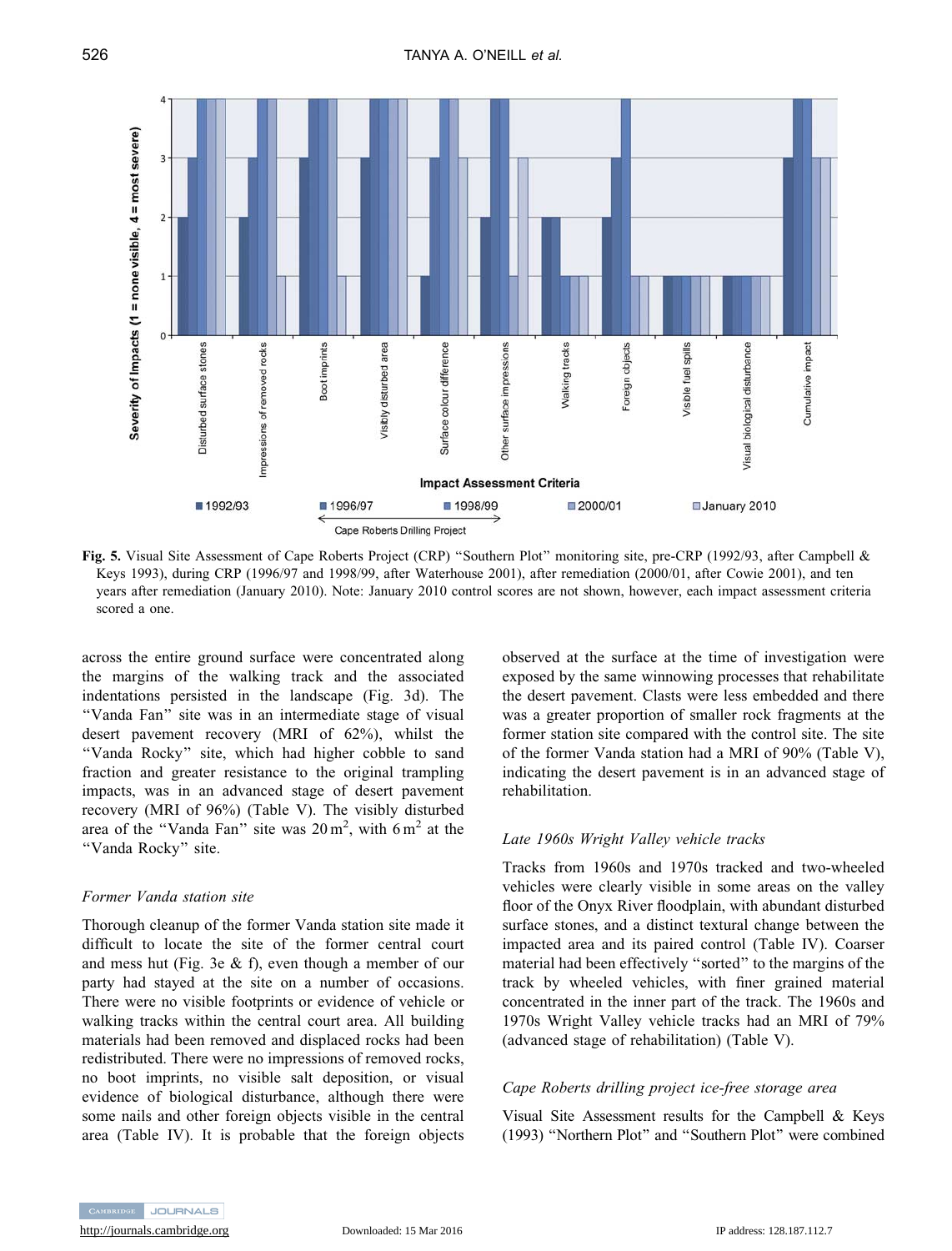with mid-project VSA monitoring undertaken in the summers of 1996/97, 1998/99, and post-remediation observations,  $2000/01$ , to show recovery over time (Figs 4 & 5).

At the ''Northern Plot'' VSAs showed the site was overall in better condition in 2010 than in the pre-CRP baseline assessment in 1992/93 (Fig. 4). This probably reflects effective site cleanup and restoration in 1999/2000 and 2000/01. The Cape Roberts sites had been disturbed on numerous occasions prior to the commencement of the Cape Roberts Drilling Project. In 2010 there was an improvement in four impact assessment criteria, including, a decrease in impressions of removed rocks, boot imprints, presence of foreign objects, and evidence of formed walking tracks. Four criteria remained the same, and the evidence of cumulative impact remained consistent at  $> 100 \,\mathrm{m}^2$ . Mid-project 1996/97 and 1998/99 VSAs showed an increase in impressions of removed rocks, evidence of walking tracks, and foreign objects over the duration of the drilling project. The abundance of disturbed surface stones, and other surface impressions, shows only partial recovery to baseline 1992/93 condition (Fig. 4), with rehabilitation probably an ongoing process. The ''Northern Plot'' had an MRI of 88% (Table V).

Visual impacts were consistently greater at the ''Southern Plot'' as it was the site where most vehicle and walking tracks were concentrated, and the location of the fuel rack and huts. The ''Southern Plot'' showed deterioration in some of the criteria re-assessed in 2010. There was a decline in four impact assessment criteria, including an increase in abundance of disturbed surface stones, and visibly disturbed areas, and evidence of other surface impressions, such as Hagglund vehicles tracks and helicopter skid marks (Fig. 5). Three impact assessment criteria remained the same, such as the extent of cumulative impact which remained consistent at  $> 100 \text{ m}^2$ , and four showed an improvement beyond the 1992/93 baseline assessment (impressions of removed rocks, boot imprints, evidence of walking tracks, and foreign objects). The surface colour contrast between the impacted site and the surrounding undisturbed material showed the greatest increase in the first few years of the project. Both the visibly disturbed area and cumulative impacts increased rapidly at the beginning of the CRP (see 1996/97 and 1998/99 VSAs, Fig. 5), and remained ''severe'' over the duration of the project. The 2010 assessment showed no obvious evidence of post-CRP environmental monitoring soil sampling pits, nor visible evidence of the removal of contaminated sand and gravel that was taken during remediation (Waterhouse 2001).

### **Discussion**

#### *Random versus confined trafficking*

In general, walking single file (compared with widespread trampling) reduces spatial and visual impact, but increases



local impact (Campbell *et al*. 1998, Ayres *et al*. 2008). On young active surfaces, such as the Cape Roberts ice-free storage site, which rejuvenate quickly, the pattern of disturbance in less important. However, on repetitive use, once a confined track is formed and larger clasts concentrated to the margins of the track, giving an ''indentation'' appearance, visual impacts are more permanent (as we described at both the ''Vanda Fan'' treading trial site, and the Loop moraine walking track).

The Loop moraine campsite challenges the longstanding assumption that all disturbed desert pavements in Antarctica take many years to rehabilitate (Campbell *et al*. 1993, 1998). The Loop moraine campsite also illustrated the differences in recovery rates between confined walking tracks and randomly trampled sites. Evidence of the heavily trampled tent site was undetectable (MRI of 100%), however, walking tracks formed to-and-from the campsite were visible five years later (MRI of 82%). In hindsight, personnel occupying this camp may have chosen to either rake out the margins of formed tracks, or walk to their experimental sites and toilet in a random and widespread fashion, avoiding the formation of walking tracks. In the case of non-repeat events such as the Loop moraine campsite, we consider the formation of walking tracks should be avoided as random, widespread trampling had less lasting visual impact on the environment.

Tourist operators visiting the Taylor Valley Visitor Zone walk on established walking tracks. The walking tracks follow the margins of patterned ground polygons (known as patterned ground cracks), which are the most favourable place to concentrate visitor flow as material in patterned ground cracks is more likely to be naturally moved through freeze-thaw processes than material in polygon centres*.* Campbell *et al*. (1998) showed tracks form within the first 20 or so passes in unconsolidated materials common in the Ross Sea region, and that cumulative impacts of increasing traffic are minimal. Thus, where repeated use is planned, we consider it preferable to keep visitors to a single, confined track especially where the site has steeply sloped surfaces, with material at the angle of repose, and slopes are susceptible to down-slope movement of surficial materials when disturbed by walking.

#### *Remediation*

Site remediation (raking and smoothing of disturbed surfaces to free-up compacted soil, and redistribute out of place stones) was effective and led to accelerated visual recovery of the desert pavement on the sites studied. Ten years after remediation both the Cape Roberts study sites were nearly visually indistinguishable from equivalent control sites (''Northern Plot'' MRI of 88%, ''Southern Plot'' MRI of 91%). We suggest the redistribution of larger stones and raking the margins of walking tracks that result from field camps (such as the Loop moraine walking track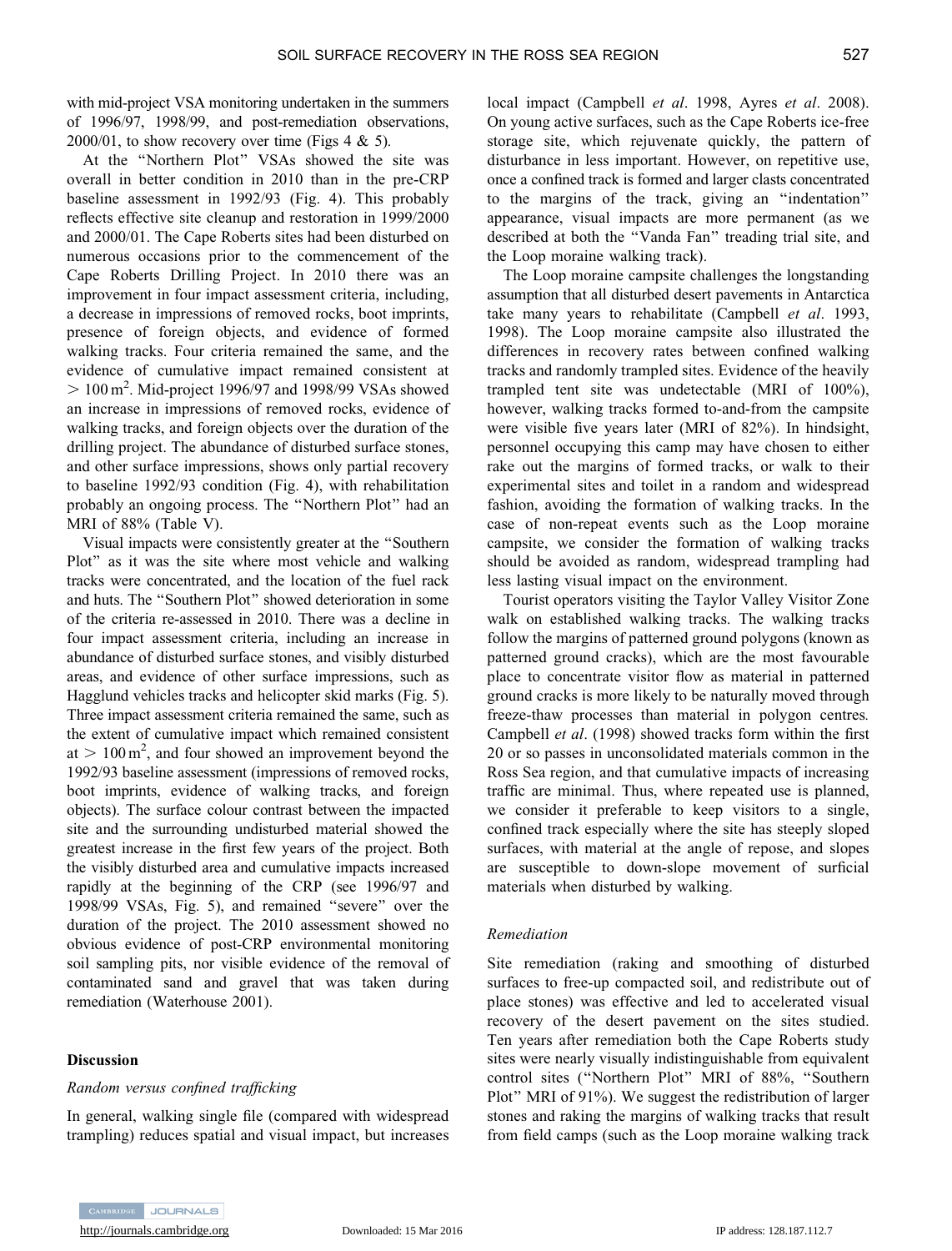from the tent site to the toilet) would enhance the visual aesthetics by eliminating unnatural surface irregularities, and facilitate the visible recovery of previously disturbed desert pavement. Larger stones, such as those used to pin down tents at the Loop moraine campsite, must however, be replaced in original orientations with salt coated surfaces down and polished or weathered surfaces up, preferably in the indentations from which they were removed. The redistribution of disturbed rocks from vehicle and walking track margins was an effective means of remediation at the former Vanda station site (MRI of 90%), but needs to be undertaken with an understanding of the rock material's natural position in the environment.

Our observations are consistent with Campbell *et al*. (1998) and Kiernan & McConnell (2001), who concluded that the natural processes of visible recovery can be given a head start by sensible rehabilitation. While the natural stratigraphy of a site cannot be restored, it is possible to mimic the natural geomorphology, dramatically reduce visual impacts, and reduce longer term changes to geomorphic processes that may cause ongoing environmental harm (Kiernan & McConnell 2001). Although raking will enhance the visual aesthetics of a site there is a question of whether by raking we are further damaging the remaining microbial communities living in the surface material. The impacts of remediative measures on residing biota have yet to be investigated, so caution must be used as we also have an obligation under Annex II (Article 1(d) and 1(h)) of the Protocol on Environmental Protection to the Antarctic Treaty to protect soil biota. Value judgments must be considered, particularly whether potential adverse impacts to biota outweigh the longer-term positive effects of site restoration. Where moderate to highintensity disturbances have dramatically changed the contour of the land and the disturbance is likely to change drainage patterns and other geomorphic processes in the longer term, raking the disturbed area may be the best option to ensure ecosystems down-slope of the disturbance are not (also) adversely affected.

# *Factors influencing desert pavement recovery*

The rate and extent of desert pavement recovery at the sites investigated could be attributed to a combination of the intensity of the initial disturbance; the environmental conditions for the site, including, parent material and surface characteristics (age and weathering stage), availability of water and wind regime; and also the restoration and remediation measures undertaken at the site.

# Intensity of initial disturbance

Low intensity trampling impacts the top 0–5 cm of a desert pavement and underlying soil, whereas bulldozer tracks where the active layer was removed and cleat marks cut into the new surface affects the rehabilitative capability of the landscape. Where the intensity of disturbance was low, such as widespread trampling around the tent site at the Loop moraine, factors such as wind and site remediation can have the ability to restore the surface to near original visual condition. The 1957/58 bulldozed vehicle track at Marble Point, had formed side mounds with material pushed to the side of the track. With day-to-day use the track would have undergone surface compaction, thus increasing soil bulk density (Campbell *et al*. 1998). Repetitive disturbance, such as the disturbance associated with repetitive foot traffic at the Taylor Valley Visitor Zone, although of low intensity, has a cumulative effect. Cumulative disturbances at the visitor zone did not allow full recovery of the desert pavement between summer seasons (MRI of 39%), although some recovery in terms of track colour contrast occurred over one winter season. Even once people have stopped using the track, such as the 1960s vehicle tracks in the Wright Valley (MRI of 79%), or Marble Point 1957/58 vehicle tracks (MRI of 51%), the visual impacts are likely to be long-lasting without the redistribution of displaced materials. At both Marble Point and in Wright Valley, there would have been a range of lower intensity impacts in the 1950s through to the 1970s that are no longer visible and hence not recorded here. In many cases only the highest level of intensity, bulldozed tracks and similar impacts, now remain evident for study.

# Parent material and surface characteristics

Why are disturbances of equal intensity preserved at some sites and not at others? The effects of the Vanda treading trial and persistence of the resultant walking track were obvious at the ''Vanda Fan'' site (MRI of 62%), 17 years after the event. The colour difference associated with disturbance had largely disappeared (probably a result of wind removing the lighter coloured material exposed at the surface), however displacement of coarser particles to the margins of the track and compaction of the soft fine-grained parent material remained. Upon revisiting the ''Vanda Rocky'' site (MRI of 96%), traces of the track were only visible in the fine-grained sections of the track. It was obvious comparing the two parent materials that the lasting visible impact can be lessened by, wherever possible, following routes across bouldery surfaces or bedrock. Late 1960s vehicle tracks (MRI of 79%) were not continuously preserved along the Wright Valley floor, but only in softer material that had not been reworked by Onyx River flood events. In finer grained materials the initial disturbance can seem rapid and damage high, such as the Loop moraine tent site (MRI of 100%), however these materials can undergo rapid rehabilitation under favourable conditions (high moisture and/or wind regime). At the former Vanda station site (MRI of 90%), the hardy nature of the slabby granodiorite surface material meant when combined with the site remediation there was little evidence of the once widespread trampling and vehicle tracks.



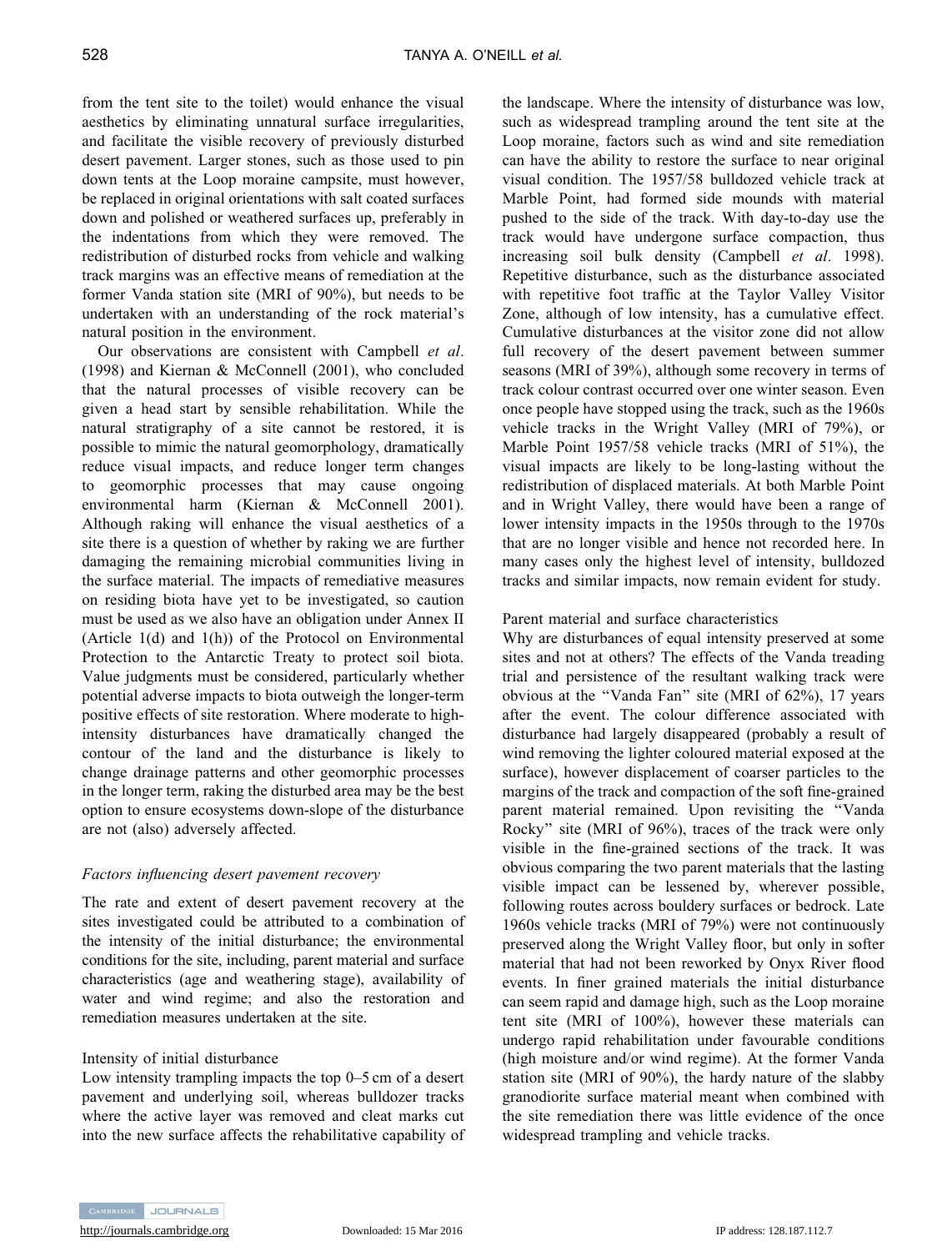Wind and moisture regime

Wind is probably the primary driver of surface recovery in most environments in the Ross Sea region (Campbell *et al*. 1998) and we assume wind action in valley floors and low ridge sites winnows away the finer-grained material from the disturbed site until sufficient coarser-grained material is exposed and a new protective desert pavement is formed. At the Loop moraine tent site (MRI of 100%) wind action probably resulted in natural infilling of footprints and return to original surface colour. Wind action, however, was not sufficient to redistribute larger clasts that lined the margins of the Loop moraine walking-tracks or diffuse the ''indentation'' visible at the Loop moraine tracks (MRI of 82%) and the ''Vanda Fan'' treading trial site (MRI of 62%). The wind regime in the valley floors is likely to have contributed to the partial obliteration of late 1960s and 1970s vehicle tracks (MRI of 79%) along the Onyx River floodplain (along with intermittent floods from the Onyx River). In comparison, some higher and older floodplain terraces vehicle tracks remain in the landscape after over 40 years. In other areas, such as the relatively young active beach gravel sites at Cape Roberts, the soil materials are unweathered gravels which are consistent down the soil profile. As a consequence the desert pavement lacks the distinct armoured appearance and wind and water (snow melt) action quickly dissipates surface/subsurface colour contrasts.

The intermittent supply of moisture at the Cape Roberts sites (MRIs between 88% and 91%) and Marble Point (moistened by spring snow thaw and occasional summer snowfalls) may have assisted wind action in desert pavement recovery. In the drier, central mountain climatic zone, such as the ''Vanda Fan'' treading trial site, Loop moraine walking track, 1960s and 1970s vehicle tracks adjacent to the Onyx River, and walking tracks at the TVVZ, moisture available for soil surface processes is much less (*c.* 0.2% moisture in topsoil compared with 1–2% in coastal areas), and recovery was not as advanced as equivalent intensity disturbances in the moist coastal climatic zones of Cape Roberts and Marble Point.

### *Applications of this research*

Our paper suggests that long-term environmental impacts in Antarctica can be reduced through careful site remediation and site selection, but perhaps more importantly by taking appropriate action in the project design, planning, and operational stages of the activity to minimize impacts so that remediative measures are minimal, if required at all.

Many of the soil impacts caused by low intensity soil disturbance activities like camping can be avoided, remedied, or at least mitigated if field parties are aware of the longevity of impacts and recovery capabilities of the areas they are working in. Avoiding forming walking tracks will lessen the lasting visible impact to the environment. The ability to recognize young active surfaces, such as active beach deposits, and sand dunes, where material is readily reorganized by wind or water, is important, as in these settings the initial damage of foot traffic may seem high, but the ability of surfaces to recover is greater than some older less resilient landforms and parent materials.

Further work is needed to investigate the rehabilitative capability of older sites with strongly developed desert pavements. Investigation into sites which have completely recovered, such as the sections of Wright Valley floor where the 1960s and 70 s vehicle tracks have not been preserved, and have fully recovered, could also be undertaken. By revisiting recovering sites and verifying the predicted environmental impacts, we are able to contribute to understanding the best approaches to minimize visual impacts on the Antarctic landscape.

### **Conclusions**

Twelve sites of past human occupation and activity were investigated to assess the visual impacts of, and recovery from, foot and vehicle traffic. Study sites comprised a variety of landforms, parent materials, and climates, with the time since last disturbance ranging from three months to about 50 years prior to assessment. The extent of soil surface recovery from the physical impacts of foot and vehicle traffic in the Ross Sea region was higher than anticipated.

Eleven of the 12 study sites (all except the TVVZ walking track) had a MRI greater than 50%. Sites showing the greatest visual differences in desert pavement compared to an undisturbed control were the steep walking track in the TVVZ (MRI of 39%) and the 1957/58 bulldozer cut surface at Marble Point (MRI of 51%). Sites with the highest MRIs were the former tent site at the Loop moraine (MRI of 100%, indistinguishable from the control site) and the vehicle track crossing periodically saturated ground at Marble Point (MRI of 98%), which was in an advanced stage of desert pavement recovery.

Formed walking tracks remained visible in the landscape due to the persistence of larger rocks and loose material concentrated at the outer margins of the walking track. However, randomly dispersed footprints on surfaces were often recovered and undetectable within five years. Widespread, dispersed trampling around one-off campsites is recommended to minimize overall visible impact in the medium term. Walking in patterned ground cracks minimized impacts on stable desert pavement surfaces and should be undertaken where practicable. At steep sloped sites, and sites where repeated visits occur, such as the TVVZ, the use of a single confined walking track is recommended.

Concentrating activity on more resilient parent materials, such as bouldery or bedrock surfaces, as seen at the former Vanda station site (MRI of 90%), and the ''Vanda Rocky''